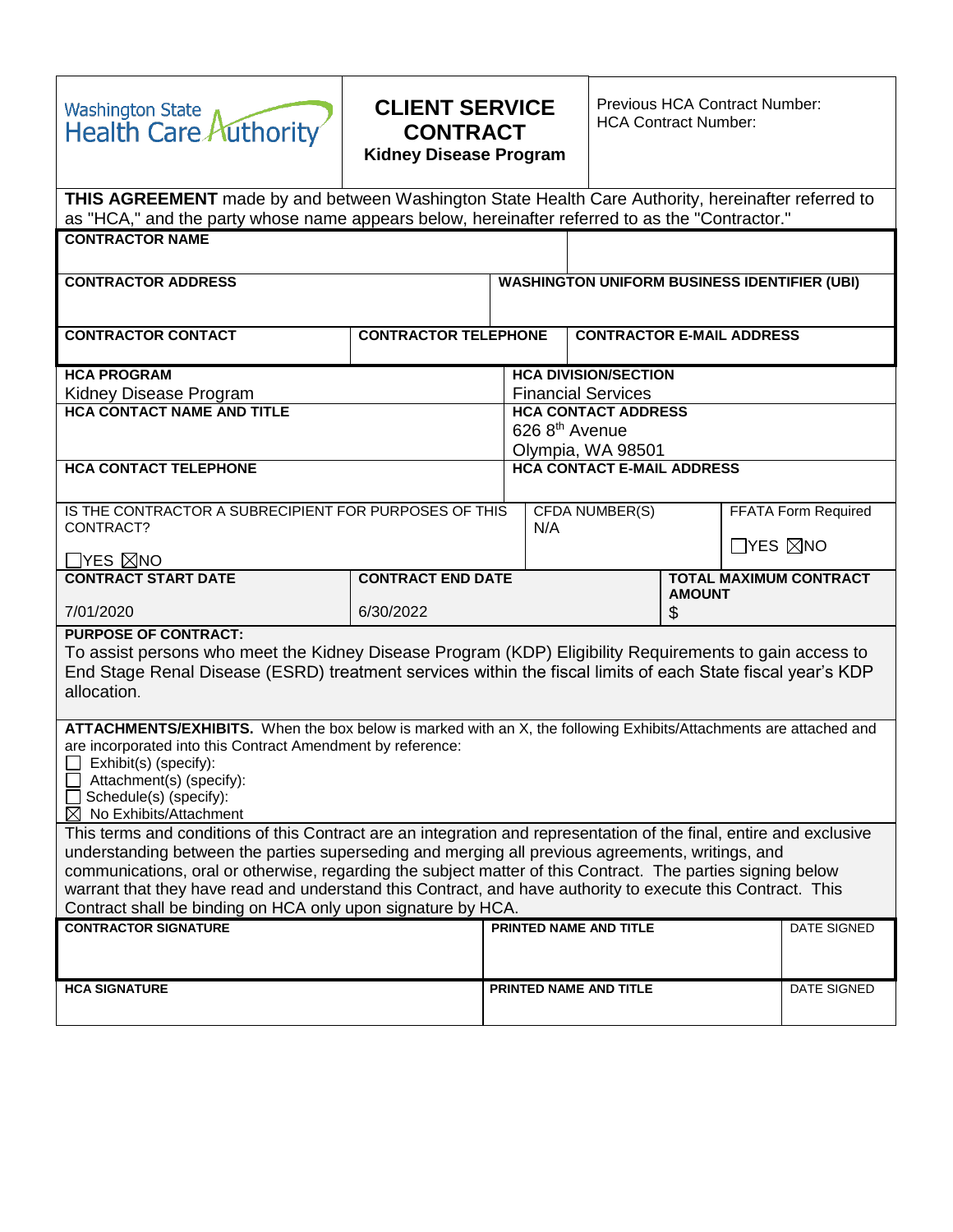# **HCA Special Terms and Conditions**

- **1. Definitions Specific to Special Terms**. The words and phrases listed below, as used in this Contract, shall each have the following definitions:
	- a. "A19-1A" means the State of Washington invoice voucher on which the Contractor shall report their Contract Quarterly Costs. The Health Care Authority (HCA) shall email this Form to the Contractor after execution of this Contract.
	- b. "Clients" means an applicant, recipient, or former applicant or recipient of any service of program administered by HCA.
	- c. "Client and Billing Summary" means the documentation that contains the reimbursable expenditures for each quarter, which is submitted to the KDP Manager by the contractor.
	- d. "Contract Quarter" means one (1) of the three (3) month periods of July through September, October through December, January through March, and April through June, of each calendar year or part thereof that occurs during the term of this Contract.
	- e. "Costs" means the maximum allowable fee published on HCA fee schedule maximum allowable at <https://www.hca.wa.gov/billers-providers/claims-and-billing/professional-rates-and-billing-guides> or the Contractor's usual and customary fee, whichever is less, for approved services provided to KDP clients, plus monies spent for approved transportation, and minus any monies received from other payers for those services.
	- f. "Dialysis services" means all things necessary for or incidental to the performance of hemodialysis and/or peritoneal dialysis:
		- (1) "Hemodialysis" means the process of removal of certain elements from the client's blood by virtue of the difference in the elements' rates of their diffusion through a semi-permeable membrane.
		- (2) "Peritoneal dialysis" means the process of removal of certain elements from the person through the peritoneum, the dialyzing solution being introduced into and removed from the person's peritoneal cavity as either a continuous or an intermittent procedure.
	- g. "End-Stage Renal Disease" or "ESRD" means the stage of renal impairment that is virtually irreversible and permanent requiring dialysis or kidney transplantation to ameliorate uremic symptoms and maintain life as defined in WAC 182-540-030, or its successor.
	- h. "HCA Medicaid Access Program" means the medically necessary non-emergent transportation and interpreter services program of HCA that facilitates Clients' access to medical services for those who have no other means of transportation and/or interpreter services.
	- i. "Home dialysis" means dialysis services performed on a KDP client in his or her home.
	- j. "Kidney Center" means a facility as defined and certified by the federal government to:
		- (1) Provide ESRD services; and
		- (2) Promote and encourage home dialysis for a client when medically indicated.
	- k. "Kidney Disease Program" or "KDP" means HCA's state-funded program that provides specific medical care to KDP clients through contracts with kidney centers.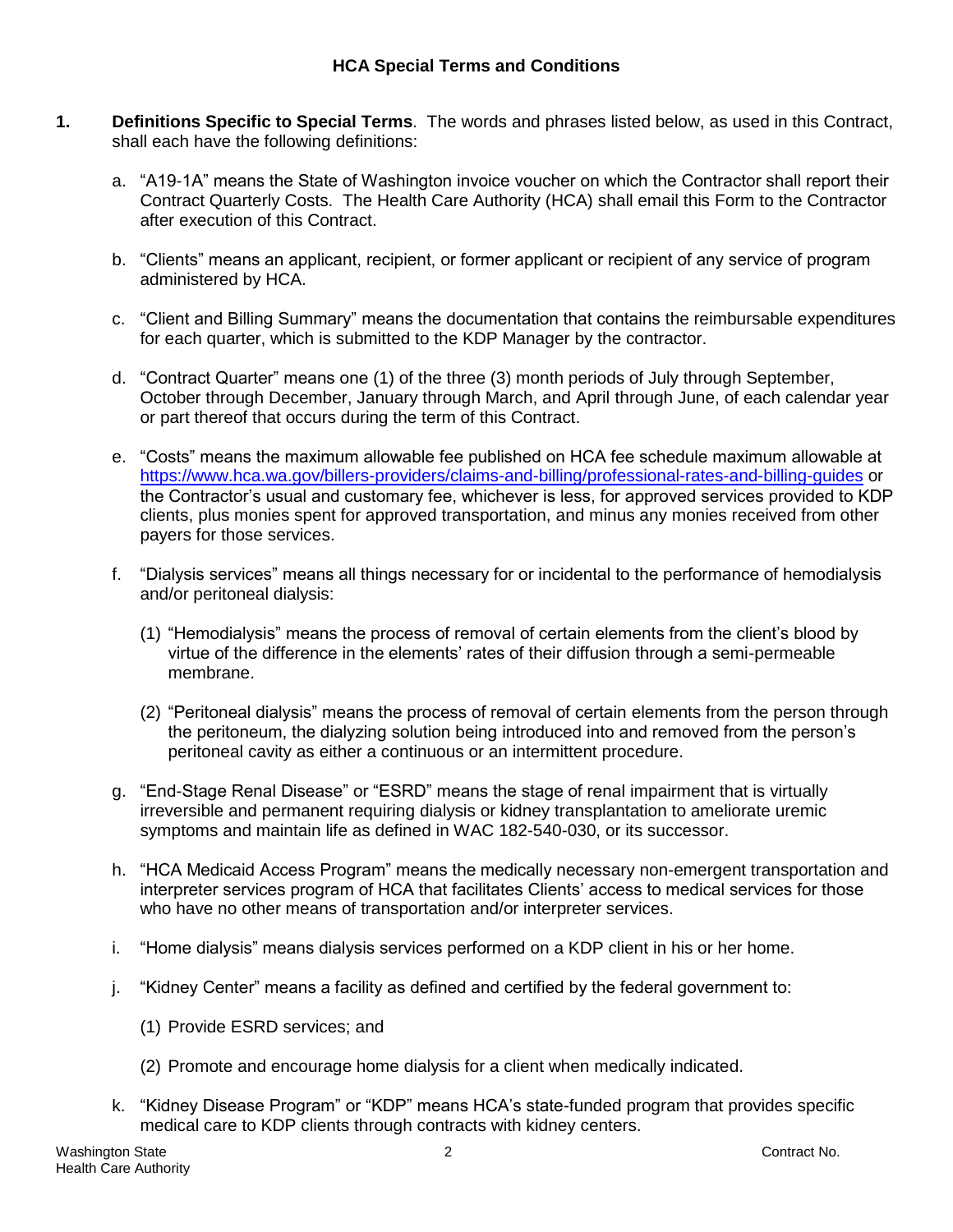- l. "KDP Application for Eligibility" or "Application" means HCA's form 13-566 (or its successor, including revisions and instructions, used to verify KDP eligibility criteria as referred to in WAC 182- 540-015, or any successor rule.
- m. "KDP client" means a person who meets the KDP Eligibility Requirements as listed under WAC 182-540-015, or its successor, as determined by a contracted kidney center.
- n. "KDP Eligibility Requirements" means the criteria identified in WAC 182-540-015, or its successor that must be met for a person to be eligible for benefits under the KDP.
- o. "KDP Manager" means HCA's Contact or successor listed on page one (1) of this Contract.
- p. "KDP Manual" means the guidebook produced and provided by HCA, and any subsequent revisions incorporated into this Contract by reference. The KDP Manual provides instructions to the Contractor, describes approved services, and provides pertinent information regarding program policies, client eligibility, and reimbursement for services. The KDP Manual may be viewed or downloaded from the KDP web site found at the following link: [https://www.hca.wa.gov/billers](https://www.hca.wa.gov/billers-providers-partners/programs-and-services/kidney-disease-program-kdp)[providers-partners/programs-and-services/kidney-disease-program-kdp.](https://www.hca.wa.gov/billers-providers-partners/programs-and-services/kidney-disease-program-kdp)
- q. "Limited English Proficiency" or "LEP" means being limited in ability or unable to speak, read and/or write the English language well enough to understand and be understood without the aid of an interpreter. LEP also includes being deaf, deaf-blind, or hard-of-hearing.
- r. "Room and Board" means sleeping accommodations and meals.
- s. "Third-Party" means any entity that is or may be liable to pay all or part of the medical cost of care of medical program client. [WAC 182-500-0005, or its successor]
- t. "Usual and Customary Fees" means the fees that may be billed to HCA for certain services, supplies, or equipment. These Fees may not exceed:
	- (1) The Usual and Customary Fees bill to the general public for the same service, or
	- (2) If the general public is not served, the Fee normally billed to other contractors for the same service.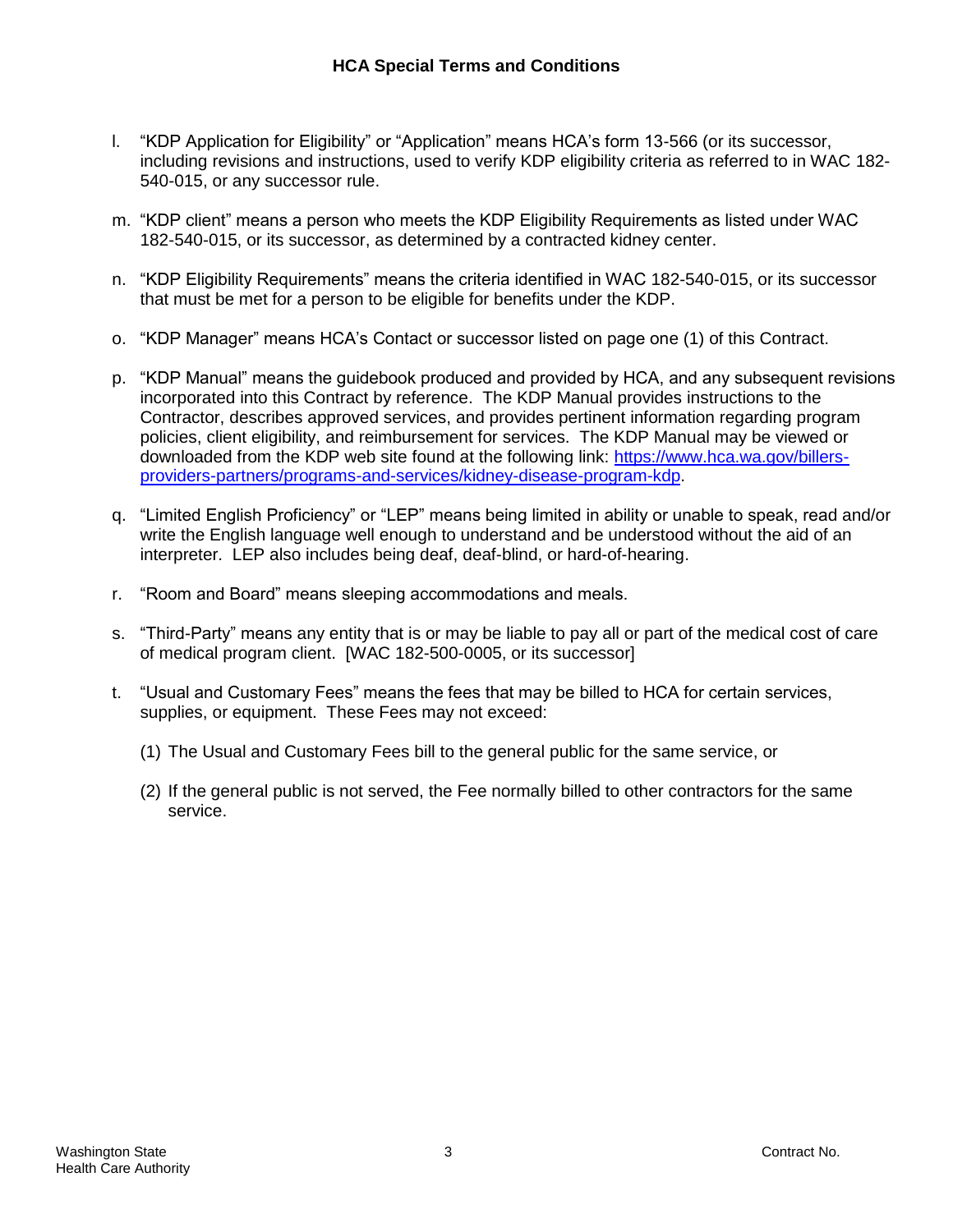# **HCA Special Terms and Conditions**

- **2. Purpose**. The purpose of this Contract is for the Contractor to assist persons who meet the Kidney Disease Program (KDP) Eligibility Requirements to gain access to End Stage Renal Disease (ESRD) treatment services within the fiscal limits of each State fiscal year's KDP allocation.
- **3. Contractor Qualifications**. During the term of this Contract, the Contractor shall meet the requirements of a KDP provider as stated under [WAC 182-540-045,](http://apps.leg.wa.gov/WAC/default.aspx?cite=182-540-045) or its successor.
- **4. Statement of Work**. The Contractor shall provide the services and staff, and otherwise do all things necessary for or incidental to the performance of work, as set forth below: The Contractor shall:
	- a. Provide outreach educational assistance to persons with a diagnosis of ESRD or who have received a kidney transplant as follows:
		- (1) Inform potentially qualifying ESRD/kidney transplant patients of the KDP Eligibility Requirements;
		- (2) Educate KDP clients on when and why KDP funding applies, as well as, how the KDP is funded and administered; and
		- (3) Assist each potentially KDP eligible ESRD patient to complete an application(s), as appropriate, for:
			- (a) Kidney Disease Program,
			- (b) Medicaid, and/or
			- (c) Medicare.
	- b. Evaluate each completed application for the KDP against the KDP Eligibility Requirements to determine whether each applicant meets the KDP Eligibility Requirements;
	- c. Retain each original completed application for review by the Health Care Authority (HCA) upon request;
	- d. Provide all persons at application and reapplication with a copy of the Rights and [Responsibilities](https://www.hca.wa.gov/billers-providers/programs-and-services/kidney-disease-program-kdp) [and the KDP Reference Guide](http://www.hca.wa.gov/medicaid/rbrvs/Documents/KDP_manual_010114.pdf) forms provided by HCA. If services are closed for an existing KDP client, the KDP client must be provided with a termination notice. The KDP client must be given ten (10) days' notice before services can be terminated. If services provided are changed, the Contractor must provide the client with a letter notifying them of the change, and why the change is occurring;
	- e. Once the application process has been completed by the potential KDP client and the Contractor has made an eligibility determination, the Contractor must provide the potential KDP client with the approval or denial letter;
	- f. Provide, without necessity of prior HCA staff's approval, the following ESRD services as described in [WAC 182-540-045](http://apps.leg.wa.gov/WAC/default.aspx?cite=182-540-045) and [WAC 182-540-055,](http://apps.leg.wa.gov/WAC/default.aspx?cite=182-540-055) or successor WAC(s) to KDP clients, including:
		- (1) Covered services: the Contractor shall provide services (funding permitting) as described in WAC 182-540-055(1), including:
			- (a) Dialysis services; and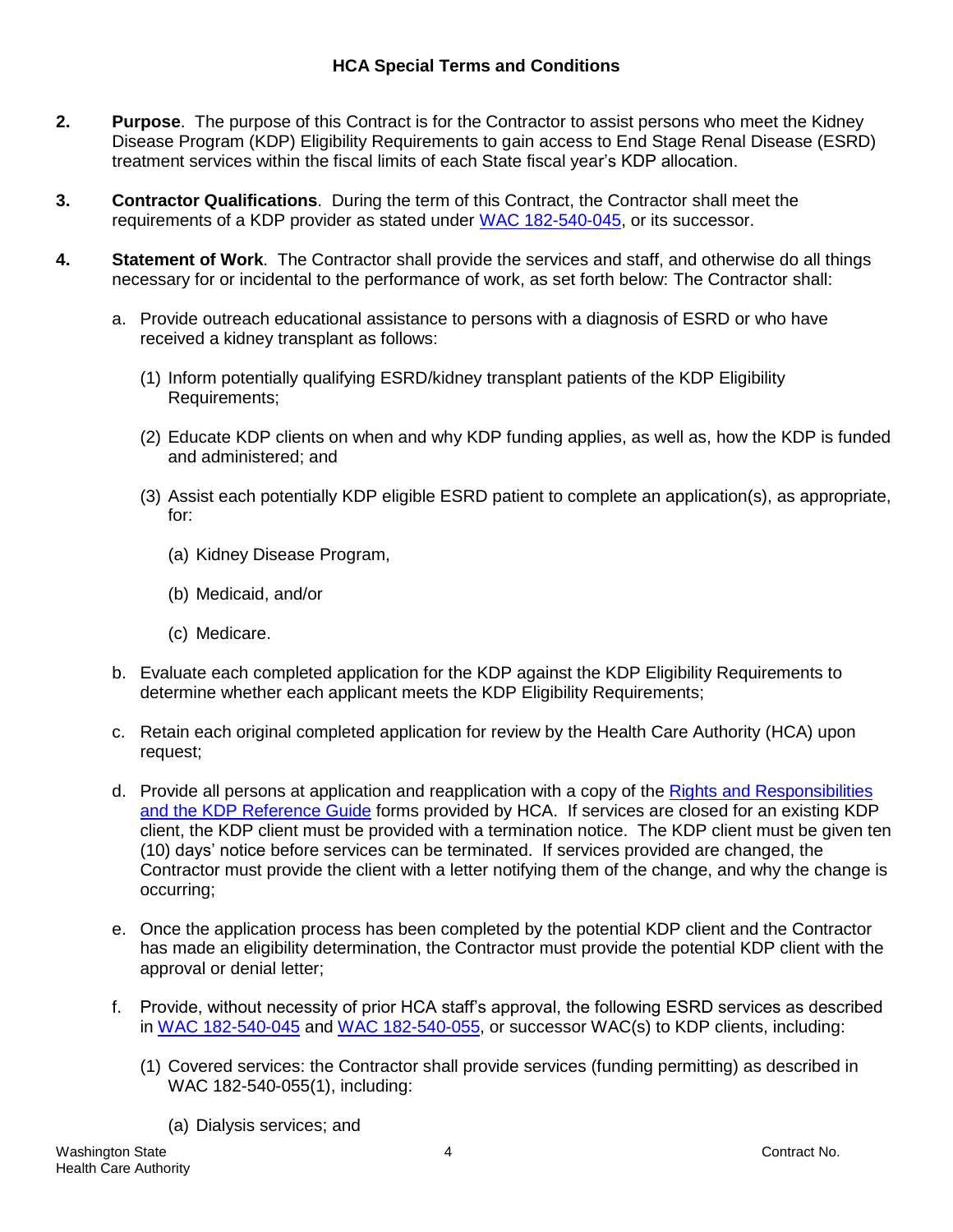- (b) Prescription and non-prescription medications (drugs) directly related to the KDP client's ESRD treatment. The Contractor shall:
	- i. Provide KDP clients with prescription medications listed as approved drugs in the KDP Manual;
	- ii. Use generic prescription and non-prescription drug products rather than brand name medications whenever possible; and
	- iii. Purchase prescription and non-prescription drugs at a discount via contracts.
- (c) Third-Party payers:
	- i. Bill Third-Party payers, and
	- ii. Deduct Third-Party receivables from total Costs reported on prior A19-1As.
- (2) Transportation assistance: The Contractor may refer KDP clients in need of non-emergent medically necessary transportation for kidney dialysis to the HCA Medicaid Access Program contracted broker for the HCA Region in which the KDP client resides or use other available transportation. Costs for transportation shall be paid by the Contractor directly to the provider of transportation.
- g. Obtain and maintain the Contractor's copy of the KDP Manual as defined by Subsection p. of Section 1, Definitions Specific to Special Terms, of this Contract and all subsequent updates. The KDP Manual and updates are posted on the KDP web site: [https://www.hca.wa.gov/billers](https://www.hca.wa.gov/billers-providers-partners/programs-and-services/kidney-disease-program-kdp)[providers-partners/programs-and-services/kidney-disease-program-kdp;](https://www.hca.wa.gov/billers-providers-partners/programs-and-services/kidney-disease-program-kdp)
- h. Acknowledge, by signing this Contract, that the Contractor received a copy of the KDP Manual;
- i. Complete and submit quarterly A19-1A and documentation that explains and justifies the expenses being reported. The Contractor shall:
	- (1) Use the A19-1A provided by the KDP Manager, and example of which can be found in the KDP Manual, at the following link: [https://www.hca.wa.gov/billers-providers-partners/programs-and](https://www.hca.wa.gov/billers-providers-partners/programs-and-services/kidney-disease-program-kdp)[services/kidney-disease-program-kdp.](https://www.hca.wa.gov/billers-providers-partners/programs-and-services/kidney-disease-program-kdp)
	- (2) Report actual Costs as defined by the KDP Manual;
	- (3) Submit an A19-1A for each Contract Quarter covered by this Contract, and documentation, when Costs are being reported, that explains and justifies any expenses being reported for that Contract Quarter. Contractors are not required to submit an A-19 invoice when the Contractor has no costs to report for the quarter. Please note that contractors are permitted to fax or email A19-1As; these do not have to be originals to receive payment; and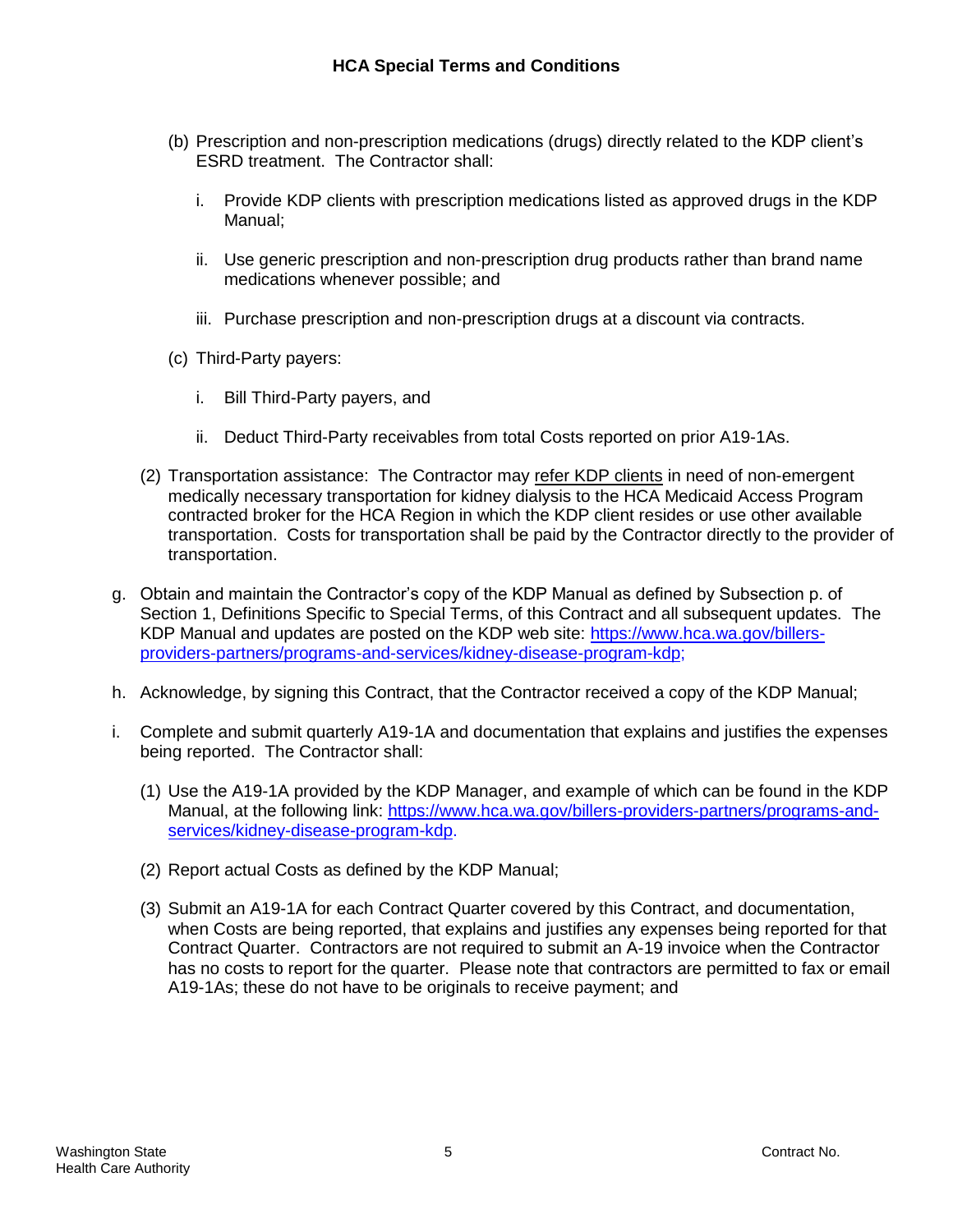(4) Mail each A19-1A to the KDP Manager so that it is **received by the last business day of the second (2nd) month following the close of each Contract Quarter:**

| KDP A19-1A for:               | Initial billing for items paid<br>during or for the quarter<br>must be received no later<br>than the last business day of: | Initial billing for items paid after<br>the quarter ends<br>is due no later than the last<br>business day of: |  |  |  |
|-------------------------------|----------------------------------------------------------------------------------------------------------------------------|---------------------------------------------------------------------------------------------------------------|--|--|--|
| First Quarter (July-Sept)     | November                                                                                                                   | December                                                                                                      |  |  |  |
| Second Quarter (Oct-<br>Dec)  | February                                                                                                                   | March                                                                                                         |  |  |  |
| Third Quarter (Jan-<br>March) | May                                                                                                                        | June                                                                                                          |  |  |  |
| Fourth Quarter (Apr-<br>June) | August                                                                                                                     | September                                                                                                     |  |  |  |

For details on what items are billed for the schedule, please refer to the KDP Manual at the following link: [https://www.hca.wa.gov/billers-providers-partners/programs-and-services/kidney-disease-program-kdp.](https://www.hca.wa.gov/billers-providers-partners/programs-and-services/kidney-disease-program-kdp)

## **5. Consideration.**

- a. Maximum Contract Amount. Subject to the Consideration Adjustment Subsection below, total consideration payable to Contractor for satisfactory performance of the work under this Contract is up to a maximum of \$ 0,00 including any and all expenses.
- b. Source of Funds:

| Source of Funds | Amount |
|-----------------|--------|
| Federal         | \$0.00 |
| <b>State</b>    | \$0.00 |
| Other           | \$0.00 |
| Total           | \$0.00 |

- c. Consideration Adjustment.
	- (1) HCA reserves the right to adjust, via unilateral amendment, the Contract Maximum Amount listed on page one (1) of this Contract in order to provide, within the limits of the State Fiscal Year budget allocation, an adjusted payment to the Contractor when:
		- (a) The Contractor's reported Costs as defined by Section 1, Definitions Specific to Special Terms, Subsection c. have exceeded the Contract Maximum Amount, and the contractor is requesting additional funds of up to, but no more than three percent (3%) of their original Contract Maximum Amount; and
		- (b) The Contractor has submitted timely and accurate A19-1As for the first three (3) Contract Quarters.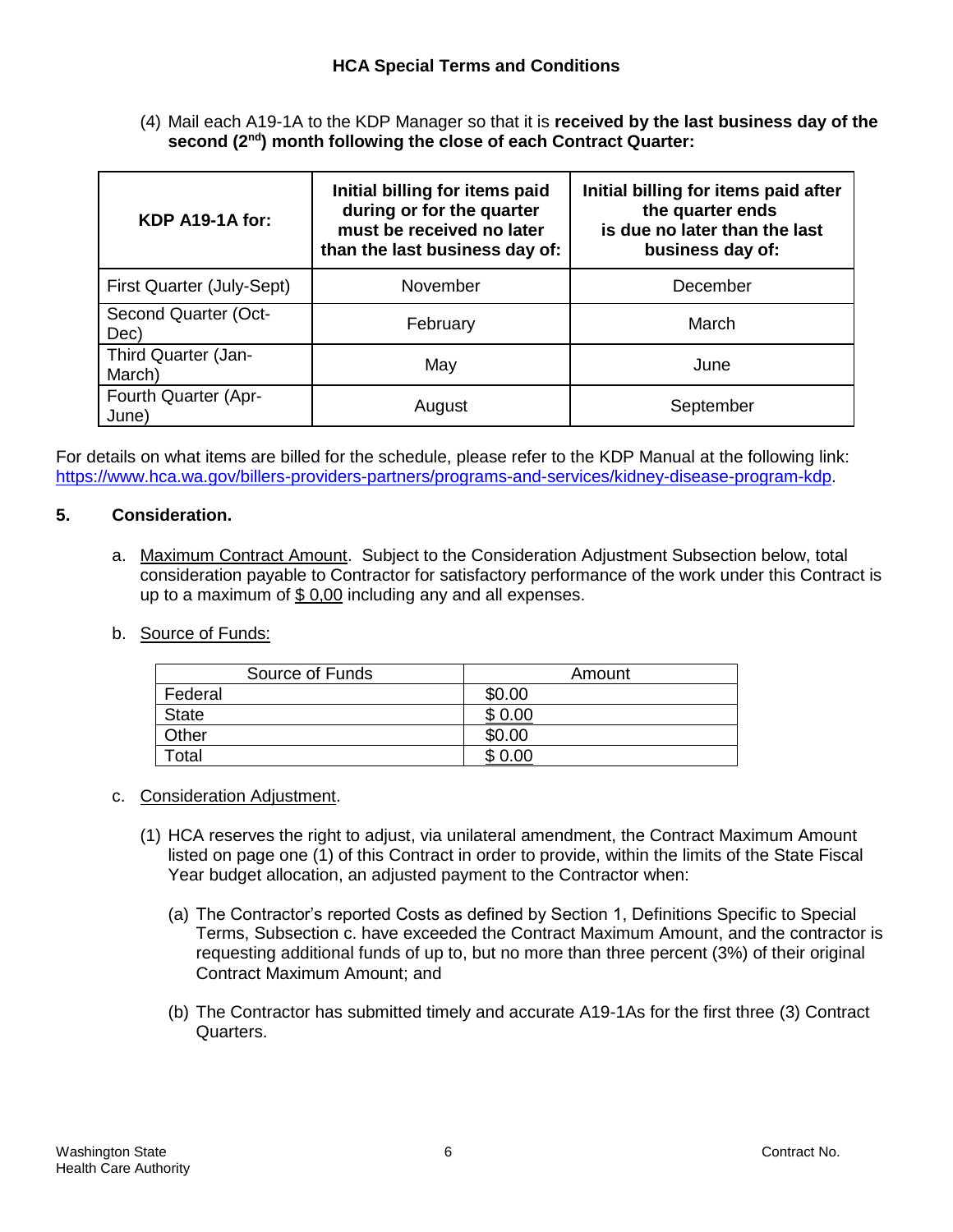# **6. Monitoring**.

HCA, primarily through the KDP Manager, in monitoring the Contractor's performance under this Contract, shall at a minimum undertake the following:

- a. Review all documentation submitted by the Contractor:
	- (1) Submitted quarterly A19-1A Invoice Vouchers and supporting documentation;
	- (2) Other requests for cost documentation made by the KDP Manager.
- b. Review and follow-up on all KDP Client and provider complaints and/or requests; and
- c. Conduct on-site visits within existing resource limitations and when time permitting.

### **7. Billing and Payment.**

- a. Billing Procedures.
	- (1) Invoice System. When claiming reimbursement for the Costs of providing goods and services provided to KDP clients under this Contract, the Contractor shall:
		- (a) Submit quarterly A19-1As listing actual costs incurred and documentation, such as copies of receipts, that:
			- i. Are completed to the satisfaction of the KDP Manager; and
			- ii. Information, such as KDP client applications, Medicaid applications, new A19-1As, etc. which have been requested by the KDP Manager in order to approve payment, are received within thirty (30) days of the request. If the requested items are not received within thirty (30) days, the KDP Manager reserves the right to refuse payment. If the Contractor needs more time, they are to request an extension to the thirty (30) days, prior to the thirty (30) day mark.
		- (b) Retain copies of all A19-1As submitted and supporting documentation for a term of six (6) years after the expiration or termination of this Contract.
- b. Payment. HCA shall:
	- (1) Pay the Contractor for Costs reported on each A19-1A, properly completed and submitted in accordance with the Schedule under Subsection 4, i, (4).
	- (2) Send each payment to the address designated by the Contractor on page one (1) of this Contract, unless other arrangements have been made in writing; and
	- (3) Consider payment timely if made by within thirty (30) days after the client and billing summary has been reviewed by the KDP Manager, and both the KDP Manager and the contractor agree to the amount approved for payment.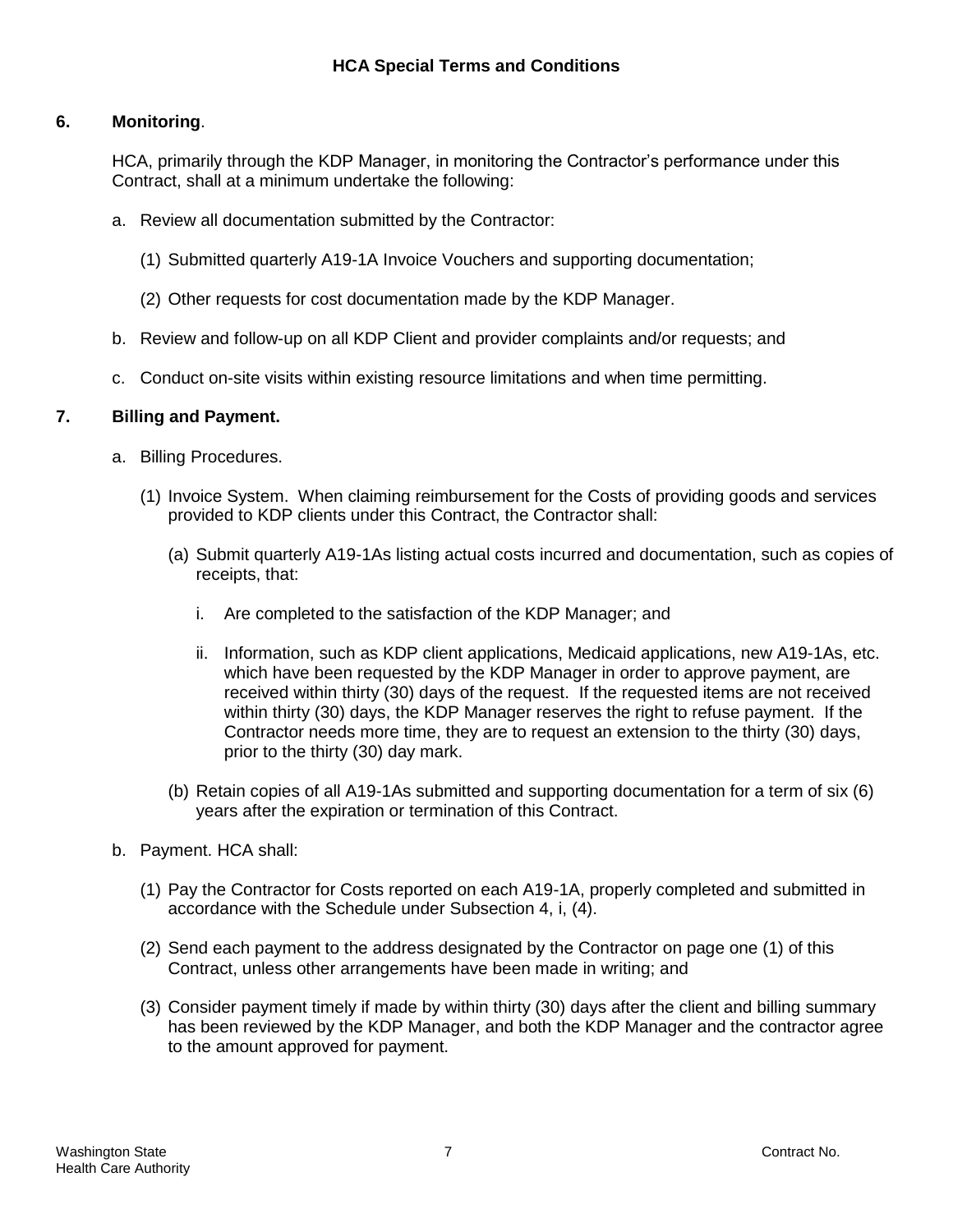Per any successor will be whose enginity actormination ander medicate is suit performing. The 2013 Contractor shall **not** use such payments to offset costs incurred in providing goods and/or services to individuals determined to be ineligible for KDP. NOTE: HCA's payments are only to offset costs incurred in providing goods and/or services to KDP clients prior to their receipt of the goods and/or services. The Contractor may provide goods and/or services to individuals who meet all of the eligibility requirements for KDP under WAC 182-540-015**,**  or any successor WAC**,** but whose eligibility determination under Medicaid is still pending. The

Reimbursable services under this program will only be reimbursed if provided on or between July 1, 2020 through June 30, 2021. Although the Contractor will only be reimbursed for approved services during those dates of service, the Contractor will have twelve (12) months from the month the service was provided to bill HCA, provided that the Contractor previously submitted the initial quarterly billings timely. The last date to bill services under this contract is June 30, 2022.

HCA may, at its sole discretion, withhold payment claimed by the Contractor for services rendered if the Contractor fails to satisfactorily comply with any term(s) or condition(s) of this Contract.

The contractor may not bill the client for charges incurred that are not payable by the KDP due to the contractor's failure to bill HCA within the time limits specified in subsection 4 of the Statement of Work.

## **8. Background Checks.**

This requirement applies to any employees, volunteers and subcontractors who may have unsupervised access to children or vulnerable adults served under this Contract.

Pursuant to RCW 43.43.832, 43.43.834, RCW 43.20A.710 and Chapter 388-06 WAC, or successor RCWs or WACs, the Contractor shall ensure a criminal history background check has been completed for all current employees, volunteers, and subcontractors. Further, the Contractor shall initiate a criminal history background check for all prospective employees, volunteers and subcontractors who would have unsupervised access to children or vulnerable adults served under this Contract.

The Contractor shall assist in obtaining additional state or national criminal history and/or child abuse/neglect history, if requested by HCA.

The Contractor shall ensure that no employee, volunteer or subcontractor, including those provisionally hired pursuant to RCW 43.43.832(7), has unsupervised access to children or vulnerable adults served under this Contract, until a full and satisfactory background check is completed and documentation, qualifying the individual for unsupervised access, is returned to the Contractor.

### **9. Disputes**.

a. Requesting dispute resolution:

The request for contract dispute resolution by either party shall:

(1) Be submitted to HCA in writing and include the Contractor's name, address and the HCA contract number;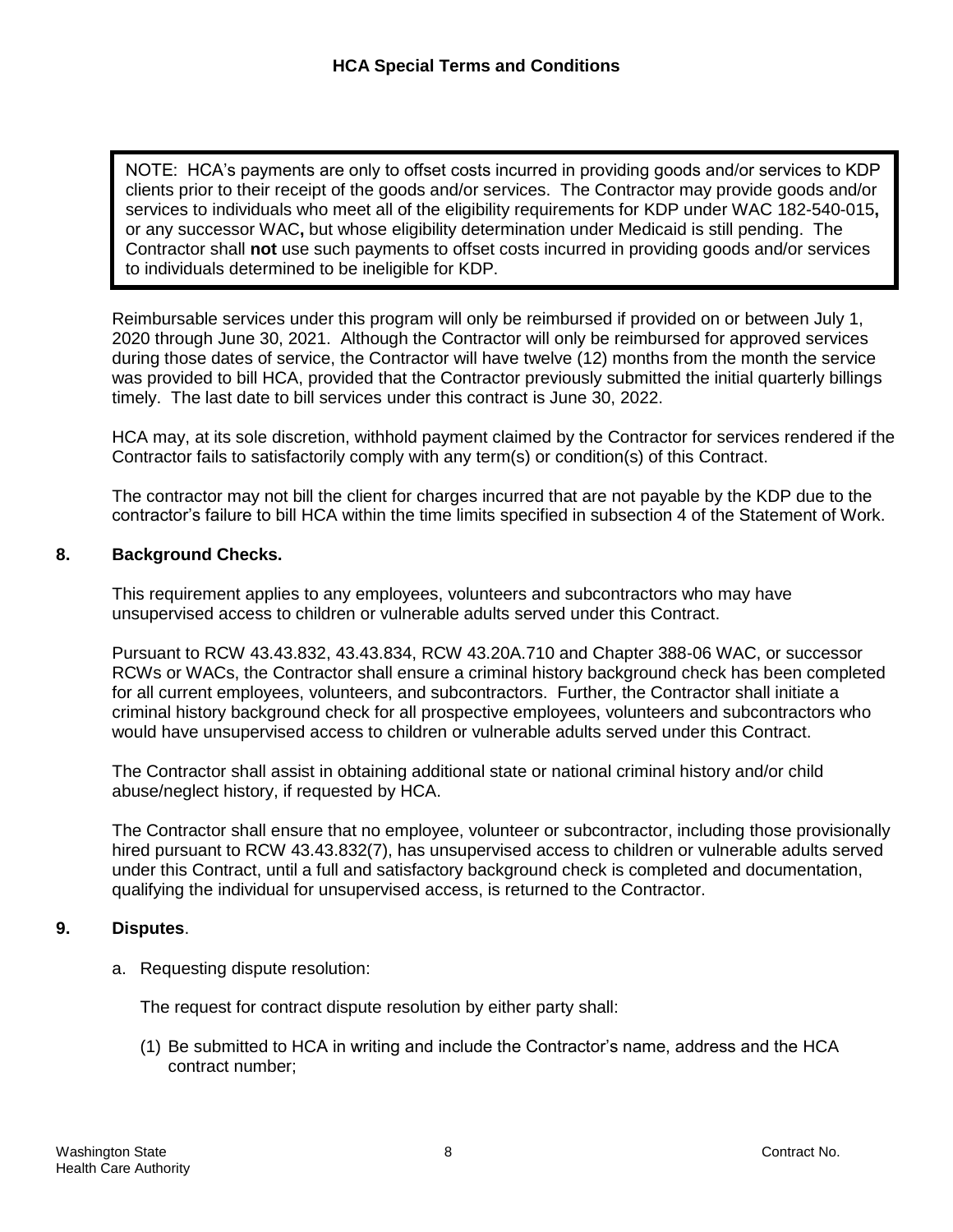(2) Be sent by certified mail or other method providing a signed receipt to the sender to prove delivery to and receipt by HCA, to the following address:

> Contracts Administrator Legal Services and Administration Health Care Authority PO Box 42702 Olympia, Washington 98504-2702

- (3) Be received by the Contracts Administrator no later than twenty-eight (28) calendar days after this Contract expiration or termination; and
- (4) Identify in writing the spokesperson for the Contractor, if other than the Contractor's signatory.
- b. Content of the dispute request:

The party requesting a dispute resolution shall submit a statement that:

- (1) Identifies the issue(s) in dispute;
- (2) Identifies the relative positions of the parties; and
- (3) Requests resolution through the current HCA process.
- c. Action on the request:
	- (1) HCA shall notify the non-requesting party that the request has been made, notify both parties of the dispute resolution process to be followed, and manage the process to its conclusion.
	- (2) The Contractor shall provide pertinent information as requested by the person assigned to resolve the dispute.
- d. Contractor and HCA agree that, the existence of a dispute notwithstanding, they will continue without delay to carry out all their respective responsibilities under this Contract that are not affected by the dispute.

### **10. Insurance**.

The Contractor shall at all times comply with the following insurance requirements.

a. General Liability Insurance.

The Contractor shall maintain Commercial General Liability Insurance, or Business Liability Insurance, including coverage for bodily injury, property damage, and contractual liability, with the following minimum limits: Each Occurrence - \$1,000,000; General Aggregate - \$2,000,000. The policy shall include liability arising out of premises, operations, independent contractors, productscompleted operations, personal injury, advertising injury, and liability assumed under an insured contract. The State of Washington, Health Care Authority (HCA), and elected and appointed officials, agents, and employees of the state, shall be named as additional insureds.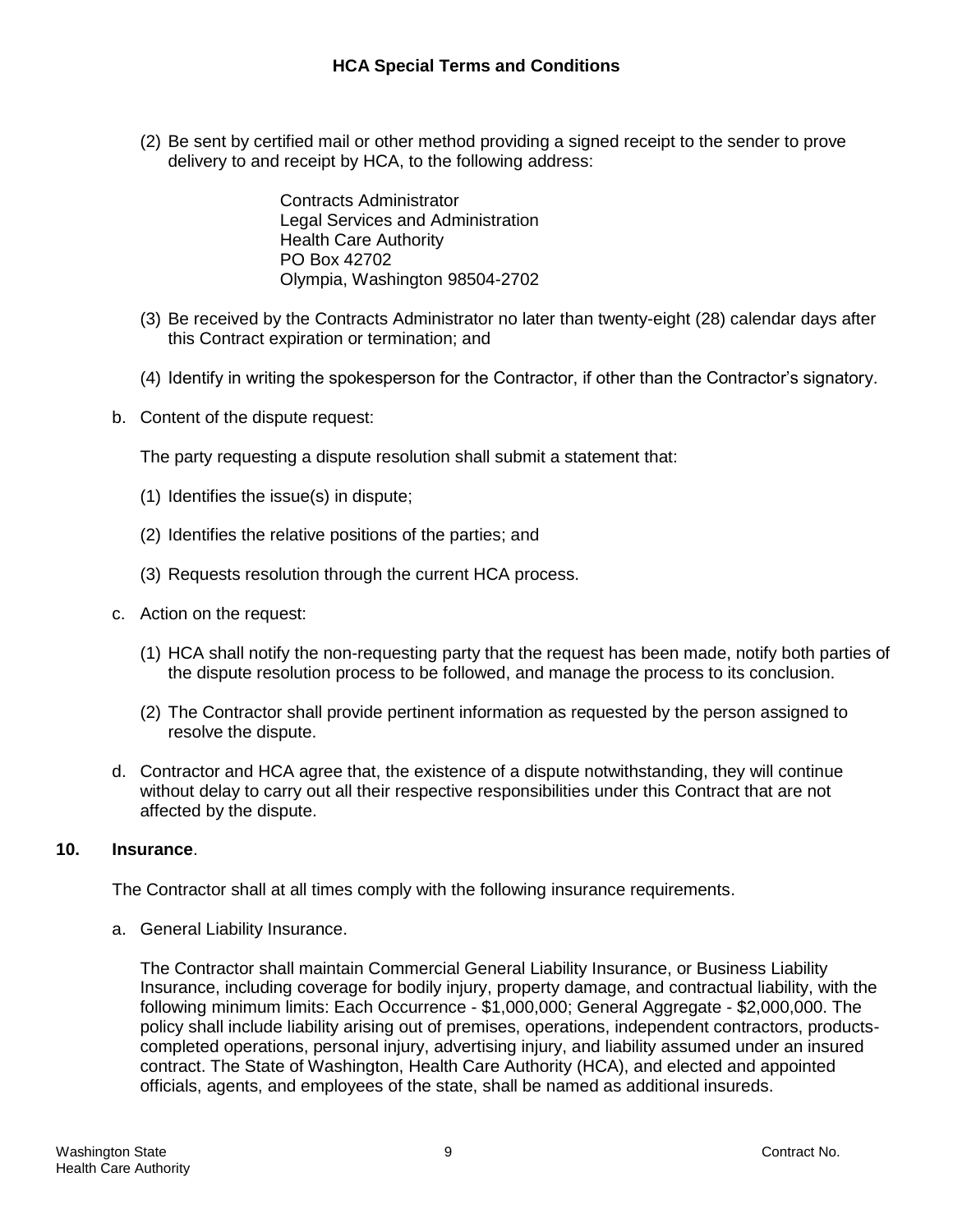## **HCA Special Terms and Conditions**

In lieu of general liability insurance mentioned above, if the Contractor is a sole proprietor with less than three contracts, the Contractor may choose one of the following three general liability policies but only if attached to a professional liability policy, and if selected the policy shall be maintained for the life of this Contract:

Supplemental Liability Insurance, including coverage for bodily injury and property damage that will cover the contractor wherever the service is performed with the following minimum limits: Each Occurrence - \$1,000,000; General Aggregate - \$2,000,000. The State of Washington, Health Care Authority (HCA) its elected and appointed officials, agents, and employees shall be named as additional insureds.

or

Workplace Liability Insurance, including coverage for bodily injury and property damage that provides coverage wherever the service is performed with the following minimum limits: Each Occurrence - \$1,000,000; General Aggregate - \$2,000,000. The State of Washington, Health Care Authority (HCA), and elected and appointed officials, agents, and employees of the state, shall be named as additional insureds.

or

Premises Liability Insurance and provide services only at their recognized place of business, including coverage for bodily injury, property damage with the following minimum limits: Each Occurrence - \$1,000,000; General Aggregate - \$2,000,000. The State of Washington, Health Care Authority (HCA), and elected and appointed officials, agents, and employees of the state, shall be named as Additional Insured.

b. Professional Liability Insurance (PL)

The Contractor shall maintain Professional Liability Insurance or Errors & Omissions insurance, including coverage for losses caused by errors and omissions, with the following minimum limits: Each Occurrence - \$1,000,000; Aggregate - \$2,000,000.

c. Worker's Compensation.

The Contractor shall comply with all applicable Worker's Compensation, occupational disease, and occupational health and safety laws and regulations. The State of Washington and HCA shall not be held responsible for claims filed for Worker's Compensation under Title 51 RCW by the Contractor or its employees under such laws and regulations.

d. Employees and Volunteers.

Insurance required of the Contractor under this Contract shall include coverage for the acts and omissions of the Contractor's employees and volunteers. In addition, the Contractor shall ensure that all employees and volunteers who use vehicles to transport clients or deliver services have personal automobile insurance and current driver's licenses.

e. Subcontractors.

The Contractor shall ensure that all subcontractors have and maintain insurance with the same types and limits of coverage as required of the Contractor under this Contract.

f. Separation of Insureds.

All insurance policies shall include coverage for cross liability and contain a "Separation of Insureds" provision.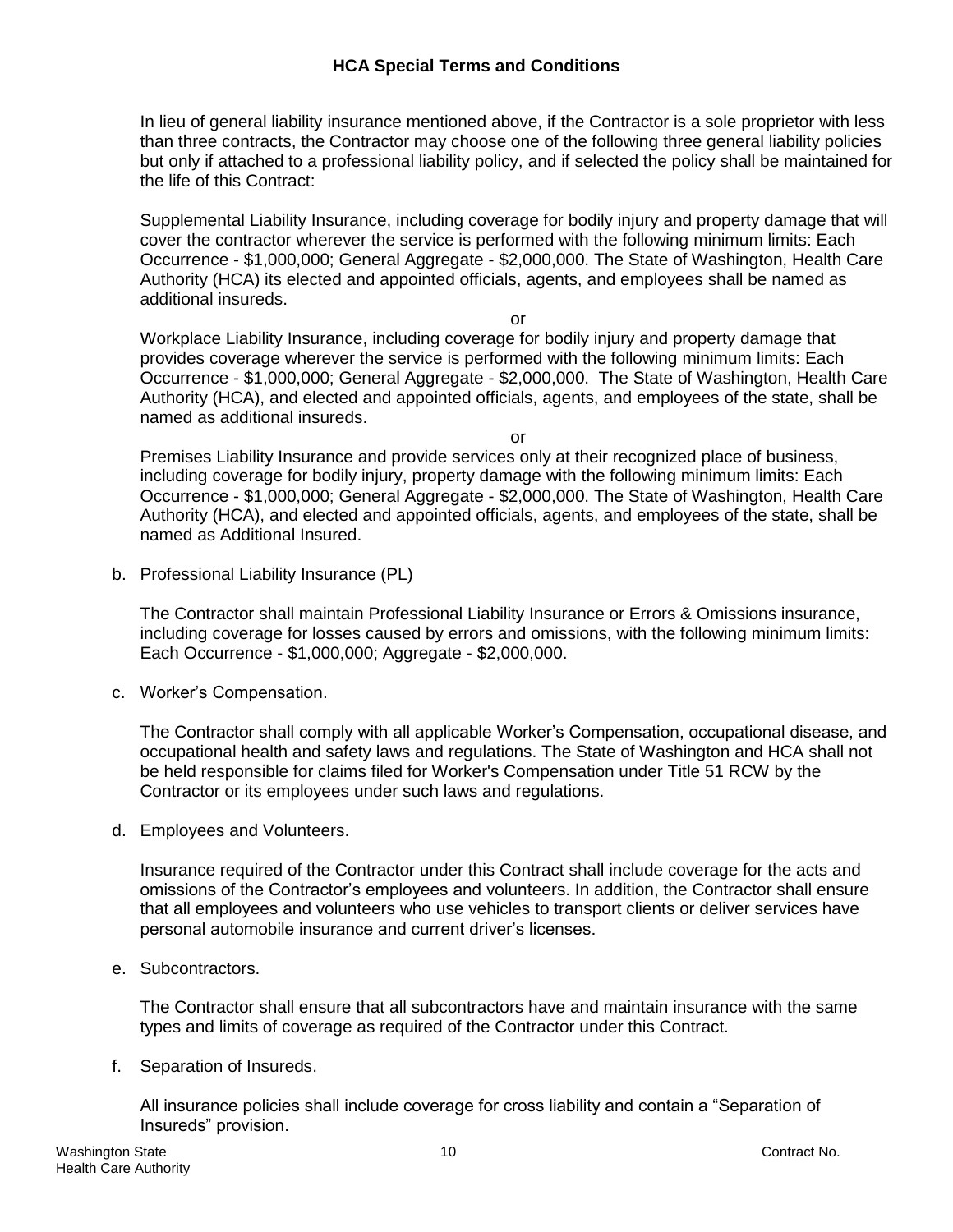### g. Insurers.

The Contractor shall obtain insurance from insurance companies identified as an admitted insurer/carrier in the State of Washington, with a Best's Reports' rating of B++, Class VII, or better. Surplus Lines insurance companies will have a rating of A-, Class VII, or better.

#### h. Evidence of Coverage

The Contractor, upon request by HCA staff, shall submit a copy of the Certificate of Insurance, policy, and additional insured endorsement for each coverage required of the Contractor under this Contract. The Certificate of Insurance shall identify the Washington State Health Care Authority (HCA) as the Certificate Holder. A duly authorized representative of each insurer, showing compliance with the insurance requirements specified in this Contract, shall execute each Certificate of Insurance.

The Contractor is not required to submit to the HCA copies of Certificates of Insurance for personal automobile insurance required of the Contractor's employees and volunteers under this Contract.

The Contractor shall maintain copies of Certificates of Insurance for each subcontractor as evidence that each subcontractor maintains insurance as required by this Contract.

i. Material Changes.

The insurer shall give HCA 45 days advance written notice of cancellation or non-renewal. If cancellation is due to non-payment of premium, the insurer shall give HCA 10 days advance written notice of cancellation.

j. General.

By requiring insurance, the State of Washington and HCA do not represent that the coverage and limits specified will be adequate to protect the Contractor. Such coverage and limits shall not be construed to relieve the Contractor from liability in excess of the required coverage and limits and shall not limit the Contractor's liability under the indemnities and reimbursements granted to the State and HCA in this Contract. All insurance provided in compliance with this Contract shall be primary as to any other insurance or self-insurance programs afforded to or maintained by the State.

## **11. Notices.**

Whenever one (1) party is required to give notice to the other party under this Contract, it shall be deemed given if mailed by United States Postal Service, registered or certified mail, return receipt requested, postage prepaid and addressed as follows:

a. In the case of notice to the Contractor, notice shall be sent to the point of contact identified on page one (1) of this Contract;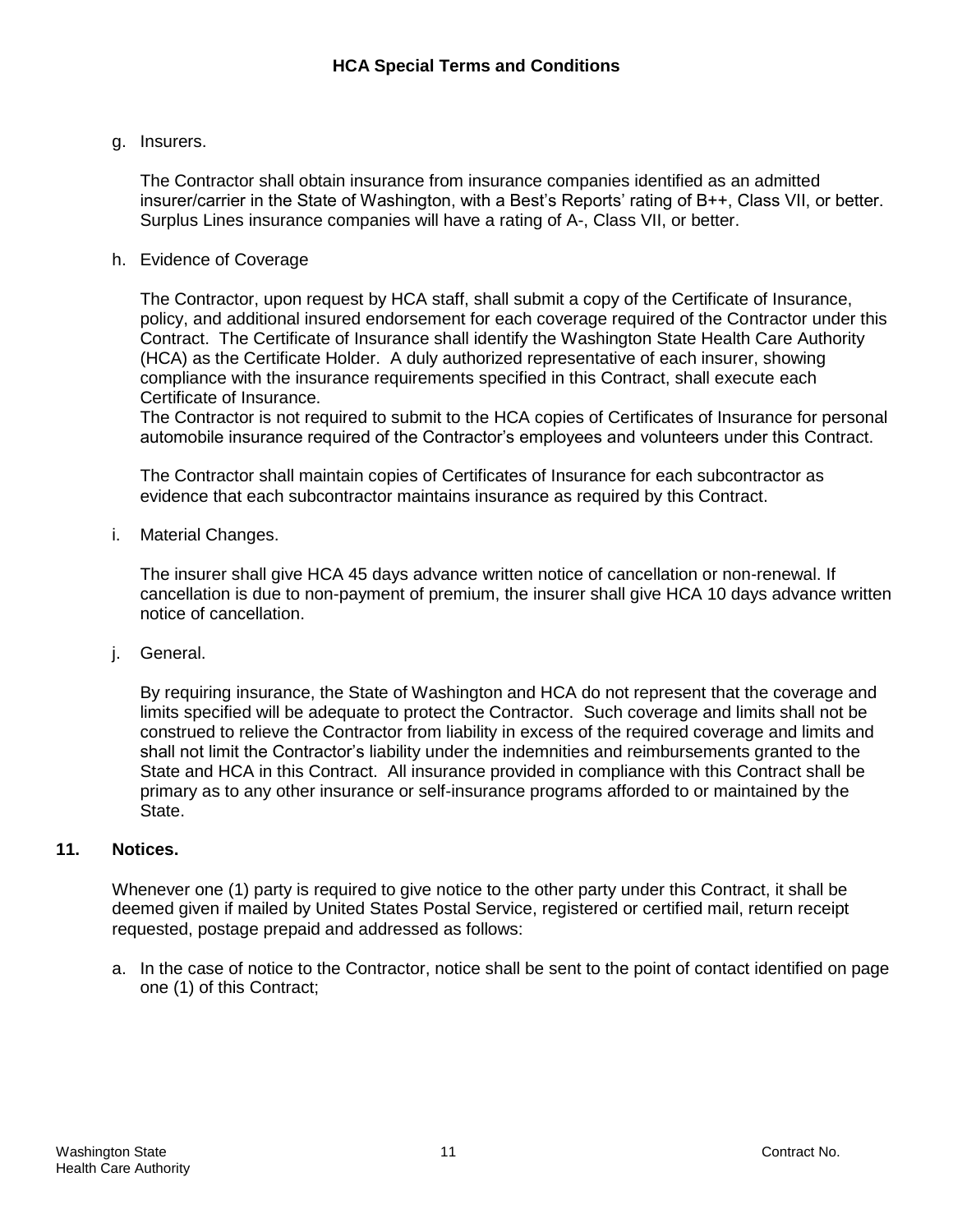b. In the case of notice to HCA, notice shall be sent to:

Contract Services Legal and Administrative Services Washington State Health Care Authority P.O. Box 42702 Olympia, Washington 98504-2702 [Contracts@hca.wa.gov](mailto:Contracts@hca.wa.gov)

Said notice shall become effective on the date delivered as evidenced by the return receipt or the date returned to sender for non-delivery other than for insufficient postage. Either party may at any time change its address for notification purposes by mailing a notice in accordance with this Section, stating the change and setting forth the new address, which shall be effective on the tenth  $(10<sup>th</sup>)$  day following the effective date of such notice unless a later day is specified in the notice.

### **12. Professional Credentialing and Licensure.**

If the Contractor, its employees, and/or subcontractors who shall be in contact with HCA clients while performing work under this Contract must be accredited, certified, licensed or registered according to Washington state laws and regulations, the Contractor shall ensure that all such individuals do not have, and shall remain without during the term of this Contract, restrictions or sanctions placed on such accreditation, certification, license and/or registration. The Contractor shall notify the HCA Contact listed on page one of this Contract within three business days of receipt of information relating to disciplinary action against the accreditation, certification, license and/or registration of the Contractor, an employee, or subcontractor.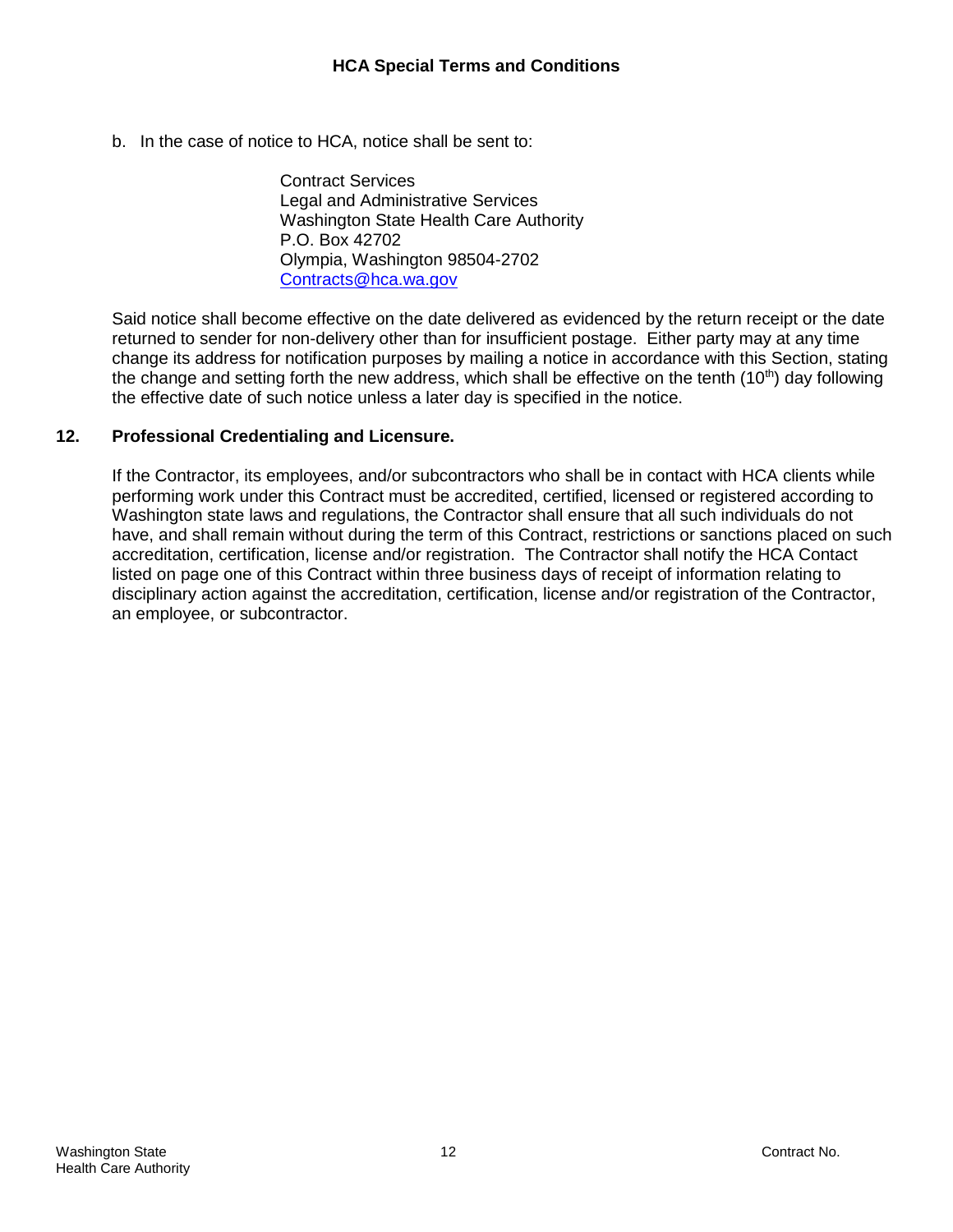- **1. Definitions.** The words and phrases listed below, as used in this Contract, shall each have the following definitions:
	- a. "Agent" shall mean the Washington State Health Care Authority Director and/or the Director's delegate authorized in writing to act on behalf of the Director.
	- b. "Allowable Cost" means an expenditure which meets the test of the appropriate Executive Office of the President of the United States' Office of Management and Budget Circular. The most significant factors which determine whether a cost is allowable are the extent to which the cost is:
		- (1) Necessary and reasonable;
		- (2) Allocable;
		- (3) Authorized or not prohibited under Washington state or local laws and regulations;
		- (4) Adequately documented.
	- c. "Authority" shall mean the Washington State Health Care Authority, any division, section, office, unit or other entity of the Authority, or any of the officers or other officials lawfully representing the Authority.
	- d. "Confidential Information" means information that is exempt from disclosure to the public or other unauthorized persons under Chapter 42.56 RCW or other federal or state laws. Confidential Information includes, but is not limited to, Personal Information.
	- e. "Contract" or "Agreement" or "Interagency Agreement" means the entire written agreement between the Authority and the Contractor, including any Exhibits, documents, or materials incorporated by reference. The parties may execute this Contract in multiple counterparts, each of which is deemed an original and all of which constitute only one agreement. E-mail (electronic mail) or fax (facsimile) transmission of a signed copy of this Contract shall be the same as delivery of an original.
	- f. "Contractor" means the individual or entity performing services pursuant to this Contract and includes the Contractor's owners, members, officers, directors, partners, employees, and/or agents, unless otherwise stated in this Contract. For purposes of any permitted Subcontract, "Contractor" includes any Subcontractor and its owners, members, officers, directors, partners, employees, and/or agents.
	- g. "Debarment" means an action taken by a Federal agency or official to exclude a person or business entity from participating in transactions involving certain federal funds.
	- h. "Encrypt" means to encode Confidential Information into a format that can only be read by those possessing a "key"; a password, digital certificate or other mechanism available only to authorized users. Encryption must use a key length of at least 128 bits.
	- i. "HCA Contract Services" means the Washington State Health Care Authority central headquarters contracting office, or successor section or office.
	- j. "OMB" means the Office of Management and Budget of the Executive Office of the President of the United States.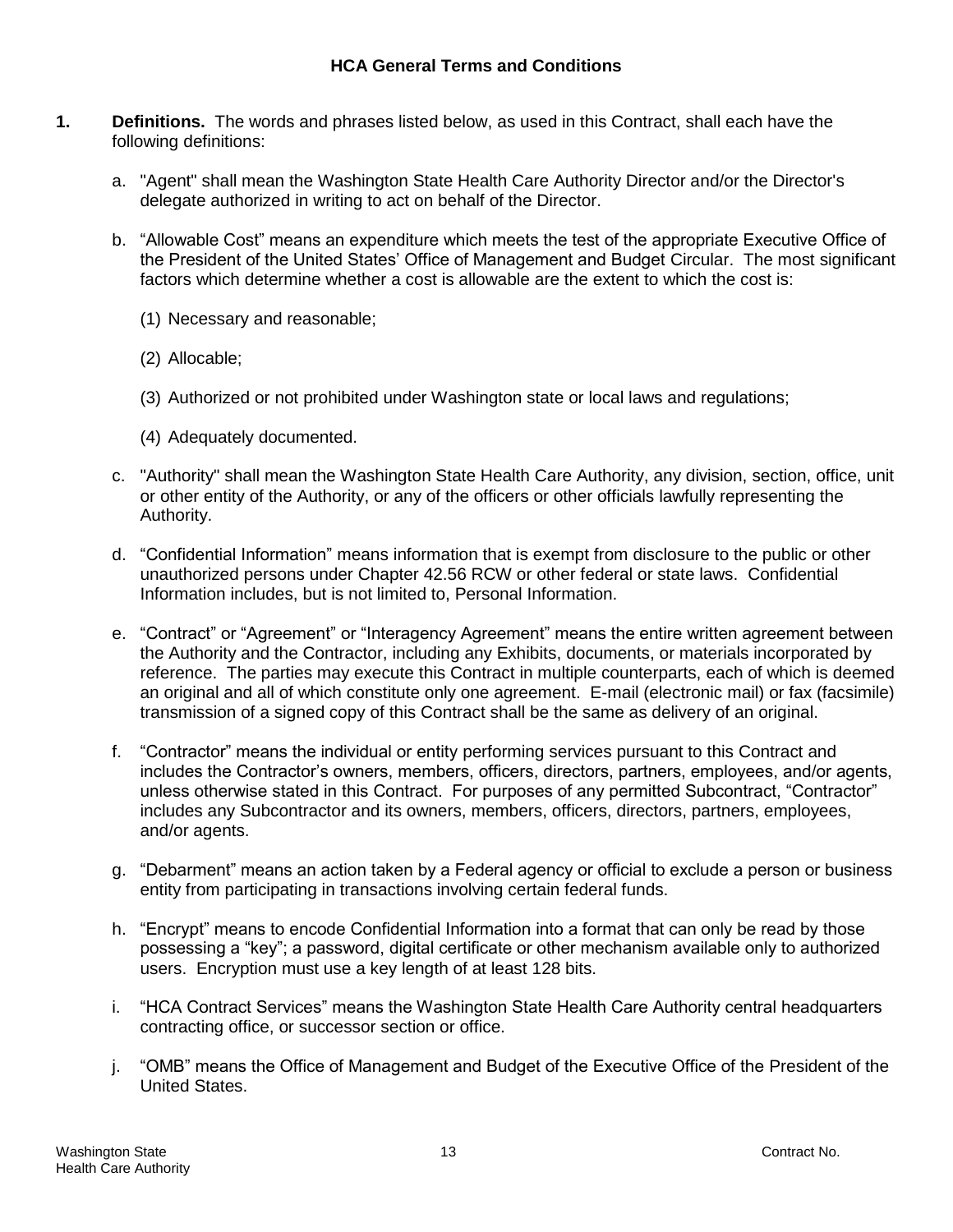- k. "Personal Information" means information identifiable to any person, including, but not limited to, information that relates to a person's name, health, finances, education, business, use or receipt of governmental services or other activities, addresses, telephone numbers, Social Security Numbers, driver license numbers, other identifying numbers, and any financial identifiers.
- l. "Public Information" means information that can be released to the public. It does not need protection from unauthorized disclosure, but does need protection from unauthorized change that may mislead the public or embarrass HCA.
- m. "Physically Secure" means that access is restricted through physical means to authorized individuals only.
- n. "RCW" means the Revised Code of Washington. All references in this Contract to RCW chapters or sections shall include any successor, amended, or replacement statute. Pertinent RCW chapters can be accessed at: [http://apps.leg.wa.gov/rcw/.](http://apps.leg.wa.gov/rcw/)
- o. "Regulation" means any federal, state, or local regulation, rule, or ordinance.
- p. "Secured Area" means an area to which only authorized representatives of the entity possessing the Confidential Information have access. Secured Areas may include buildings, rooms or locked storage containers (such as a filing cabinet) within a room, as long as access to the Confidential Information is not available to unauthorized personnel.
- q. "Sensitive Information" means information that is not specifically protected by law, but should be limited to official use only, and protected against unauthorized access.
- r. "Subcontract" means any separate agreement or contract between the Contractor and an individual or entity ("Subcontractor") to perform all or a portion of the duties and obligations that the Contractor is obligated to perform pursuant to this Contract.
- s. "Successor" means any entity which, through amalgamation, consolidation, or other legal succession becomes invested with rights and assumes burdens of the original Contractor.
- t. "Sub-recipient" means a non-Federal entity that expends federal awards received from a passthrough entity to carry out a federal program, but does not include an individual that is a beneficiary of such a program. A sub-recipient may also be a recipient of other Federal awards directly from a federal awarding agency. See OMB Circular A-133 for additional details.
- u. "Tracking" means a record keeping system that identifies when the sender begins delivery of Confidential Information to the authorized and intended recipient, and when the sender receives confirmation of delivery from the authorized and intended recipient of Confidential Information.
- v. "Trusted Systems" include only the following methods of physical delivery:
	- (1) Hand-delivery by a person authorized to have access to the Confidential Information with written acknowledgement of receipt;
	- (2) United States Postal Service (USPS) first class mail, or USPS delivery services that include Tracking, such as Certified Mail, Express Mail or Registered Mail;
	- (3) Commercial delivery services (e.g. FedEx, UPS, DHL) which offer tracking and receipt confirmation; and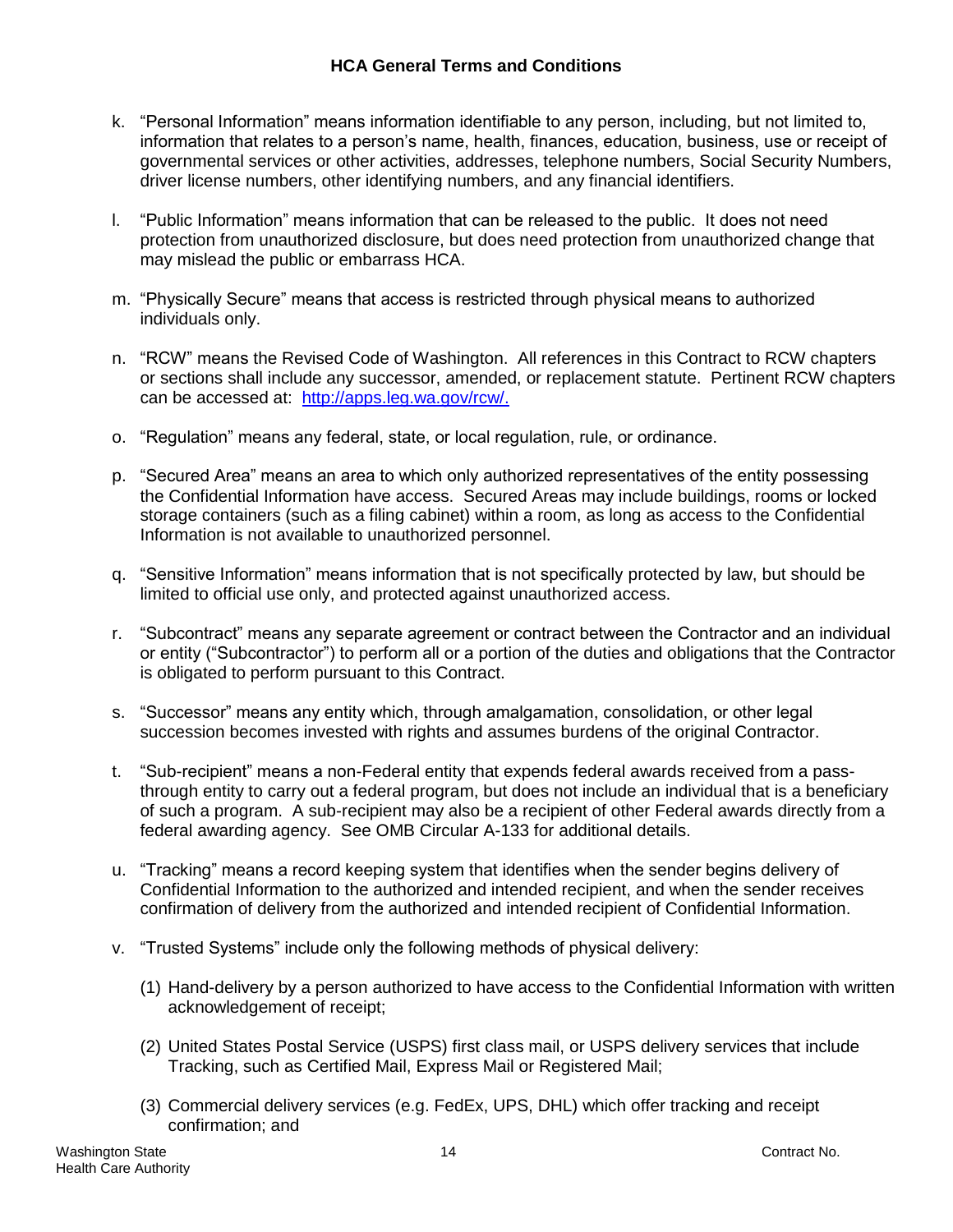(4) The Washington State Campus mail system.

For electronic transmission, the Washington State Governmental Network (SGN) is a Trusted System for communications within that Network.

- w. "Vendor" means a dealer, distributor, merchant, or other seller providing goods or services that are required for the conduct of a federal program. These goods or services may be for an organization's own use or for the use of beneficiaries of the federal program. See OMB Circular A-133 for additional details.
- x. "WAC" means the Washington Administrative Code. All references in this Contract to WAC chapters or sections shall include any successor, amended, or replacement regulation. Pertinent WAC chapters or sections can be accessed at: [http://apps.leg.wa.gov/wac/.](http://apps.leg.wa.gov/wac/)
- **2. Access to Data.** The Contractor shall provide access to Data generated under this Contract to the Authority, the Joint Legislative Audit and Review Committee, and the State Auditor at no additional cost. This includes access to all information that supports the findings, conclusions, and recommendations of the Contractor's reports, including computer models and methodology for those models.
- **3. Advance Payment.** HCA shall not make any payments in advance or anticipation of the delivery of services to be provided pursuant to this Contract.
- **4. Amendment.** Unless otherwise provided, this Contract may only be modified by a written amendment signed by both parties. Only personnel authorized to bind each of the parties may sign an amendment.
- **5. Antitrust Assignment.** The Contractor hereby assigns to the State of Washington any and all of its claims for price fixing or overcharges which arise under the antitrust laws of the United States, or the antitrust laws of the State of Washington, relating to the goods, products or services obtained under this Contract.
- **6. Assignment.** The work to be provided under this Contract, and any claims arising there under, is not assignable or delegable by either party in whole or in part, without the express prior written consent of the other party, which consent shall not be unreasonably withheld.
- **7. Assurances.** The Authority and the Contractor agree that all activity pursuant to this Contract will be in accordance with all applicable federal, state and local laws, rules, and regulations.
- **8. Attorneys' Fees.** In the event of litigation or other action brought to enforce contract terms, each party agrees to bear its own attorney's fees and costs.

### **9. Billing Limitations.**

- a. The Authority shall pay the Contractor only for authorized services provided in accordance with this Contract.
- b. The Authority shall not pay any claims for payment for services submitted more than twelve (12) months after the calendar month in which the services were performed. The Authority within the Special Terms and Conditions of this Contract may reduce length of time following the provision of services in which the Contractor may submit claims for payment.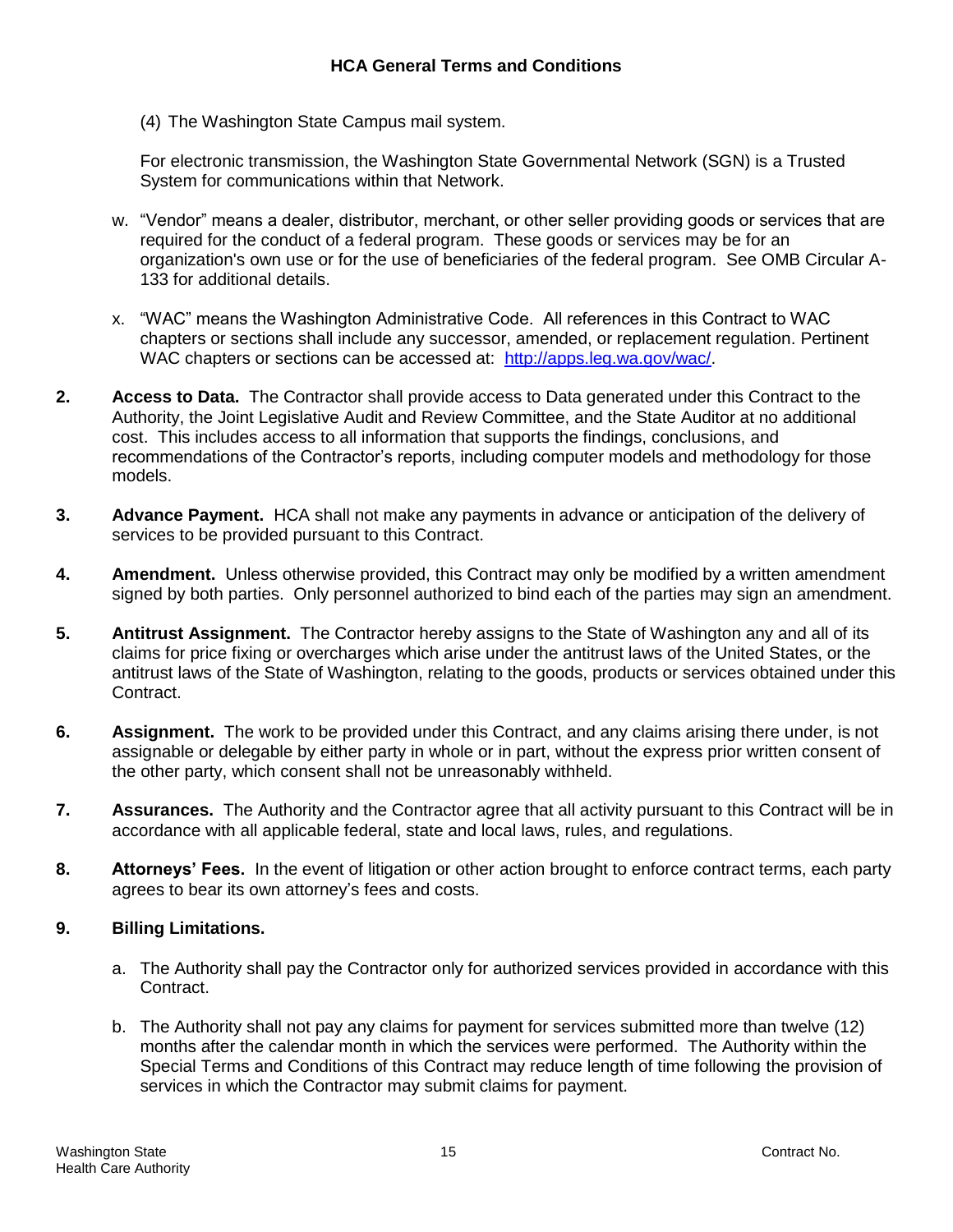- c. The Contractor shall not bill and HCA shall not pay for services performed under this Contract, if the Contractor has charged or will charge another agency of the state of Washington or any other party for the same services.
- **10. Change in Status.** In the event of substantive change in the legal status, organization structure, or fiscal reporting responsibility of the Contractor, the Contractor agrees to notify the HCA Contract Services of the change. The Contractor shall provide notice as soon as practicable, but no later than thirty (30) days after such a change takes effect.
- **11. Compliance with Applicable Law.** At all times during the term of this Contract, the Contractor shall comply with all applicable federal, state, and local laws and regulations, including but not limited to, nondiscrimination laws and regulations.

# **12. Confidentiality.**

- a. The Contractor shall not use, publish, transfer, sell or otherwise disclose any Confidential Information gained by reason of this Contract for any purpose that is not directly connected with Contractor's performance of the services contemplated hereunder, except:
	- (1) as provided by law; or,
	- (2) in the case of Personal Information, with the prior written consent of the person or personal representative of the person who is the subject of the Personal Information.
- b. The Contractor shall protect and maintain all Confidential Information gained by reason of this Contract against unauthorized use, access, disclosure, modification or loss. This duty requires the Contractor to employ reasonable security measures, which include restricting access to the Confidential Information by:
	- (1) Allowing access only to staff that have an authorized business requirement to view the Confidential Information.
	- (2) Physically Securing any computers, documents, or other media containing the Confidential Information.
	- (3) Ensure the security of Confidential Information transmitted via fax (facsimile) by:
		- (a) Verifying the recipient phone number to prevent accidental transmittal of Confidential Information to unauthorized persons.
		- (b) Communicating with the intended recipient before transmission to ensure that the fax will be received only by an authorized person.
		- (c) Verifying after transmittal that the fax was received by the intended recipient.
	- (4) When transporting six (6) or more records containing Confidential Information, outside a Secured Area, do one or more of the following as appropriate:
		- (a) Use a Trusted System.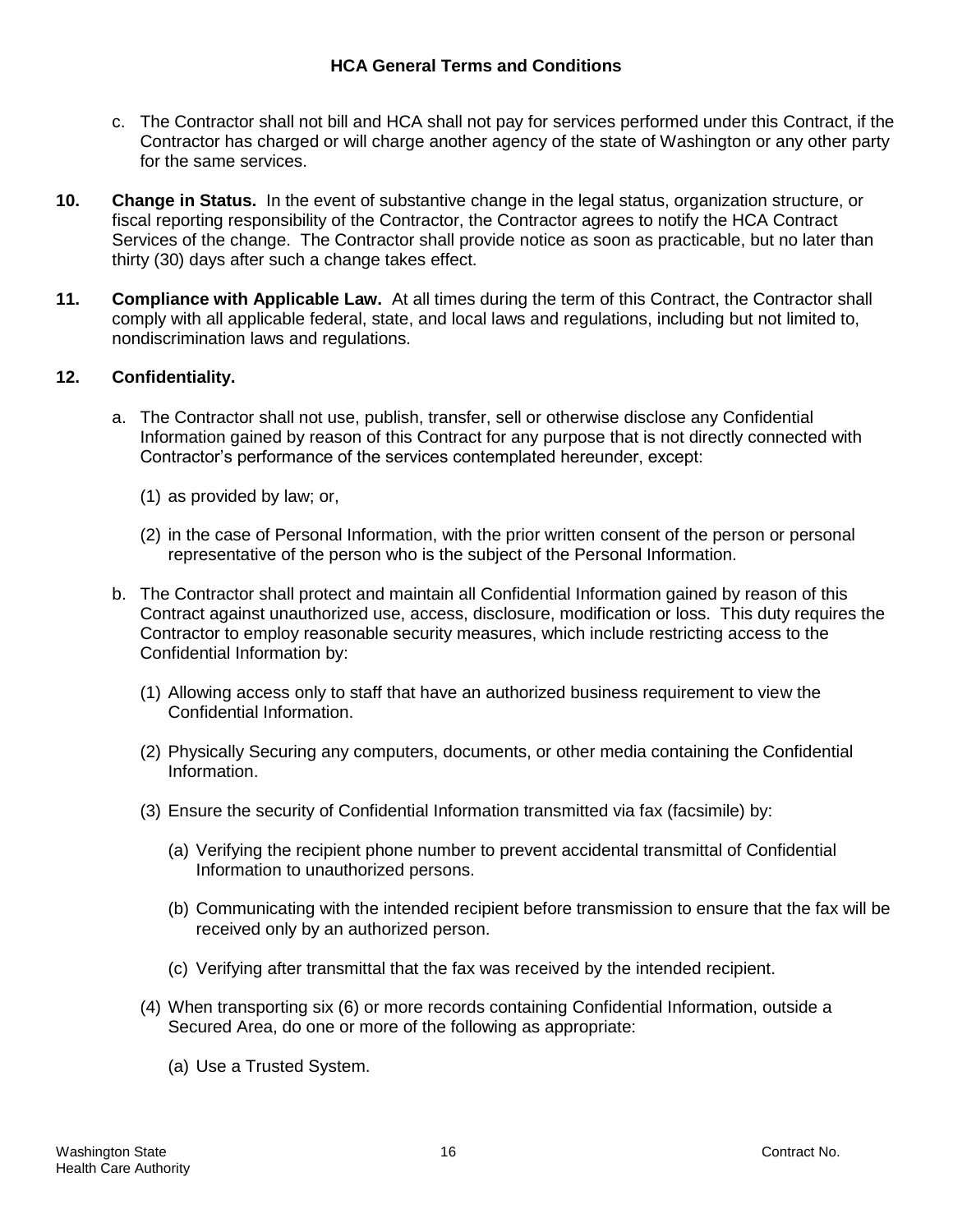- (b) Encrypt the Confidential Information, including:
	- i. Encrypting email and/or email attachments which contain the Confidential Information.
	- ii. Encrypting Confidential Information when it is stored on portable devices or media, including but not limited to laptop computers and flash memory devices.
- (c) Note: If the HCA Data Security Requirements Exhibit is attached to this Contract, this item, 12.b.(4), is superseded by the language contained in the Exhibit.
- (5) Send paper documents containing Confidential Information via a Trusted System.
- (6) Following the requirements of the HCA Data Security Requirements Exhibit, if attached to this Contract.
- c. Upon request by HCA program staff, at the end of the Contract term, or when no longer needed, the Contractor shall return the Data to HCA information technology staff or the Contractor shall certify in writing that they employed a HCA approved method to destroy the information. The Contractor may obtain information regarding approved destruction methods from the HCA contact identified on the cover page of this Contract.
- d. Paper documents with Confidential Information may be recycled through a contracted firm, provided the contract with the recycler specifies that the confidentiality of information will be protected, and the information destroyed through the recycling process. Paper documents containing Confidential Information requiring special handling (e.g. protected health information) must be destroyed on-site through shredding, pulping, or incineration.
- e. Notification of Compromise or Potential Compromise. The compromise or potential compromise of Confidential Information must be reported to the HCA Contact designated on the cover page of this Contract within one (1) business day of discovery. The Contractor must also take actions to mitigate the risk of loss and comply with any notification or other requirements imposed by law or the Authority.
- f. Subsequent Disclosure. The Contractor shall not release, divulge, publish, transfer, sell, disclose, or otherwise make the Confidential Information or Sensitive Data known to any other entity or person without the express prior written consent of the Authority's Public Disclosure Office, or as required by law.

If responding to public record disclosure requests under Chapter 42.56 RCW, the Contractor agrees to notify and discuss with the Authority's Public Disclosure Officer requests for all information that are part of this Contract, prior to disclosing the information. The Authority upon request shall provide the Contractor with the name and contact information for the Authority Public Disclosure Officer. The Contractor further agrees to provide the Authority with a minimum of two calendar weeks to initiate legal action to secure a protective order under RCW 42.56.540.

**13. Conflict of Interest.** Notwithstanding any determination by the Executive Ethics Board or other tribunal, the Authority may, in its sole discretion, by written notice to the Contractor terminate this Contract if it is found after due notice and examination by the Agent that there is a violation of the Ethics in Public Service Act, Chapter 42.52 RCW; or any similar statute involving the Contractor in the procurement of, or services under this Contract.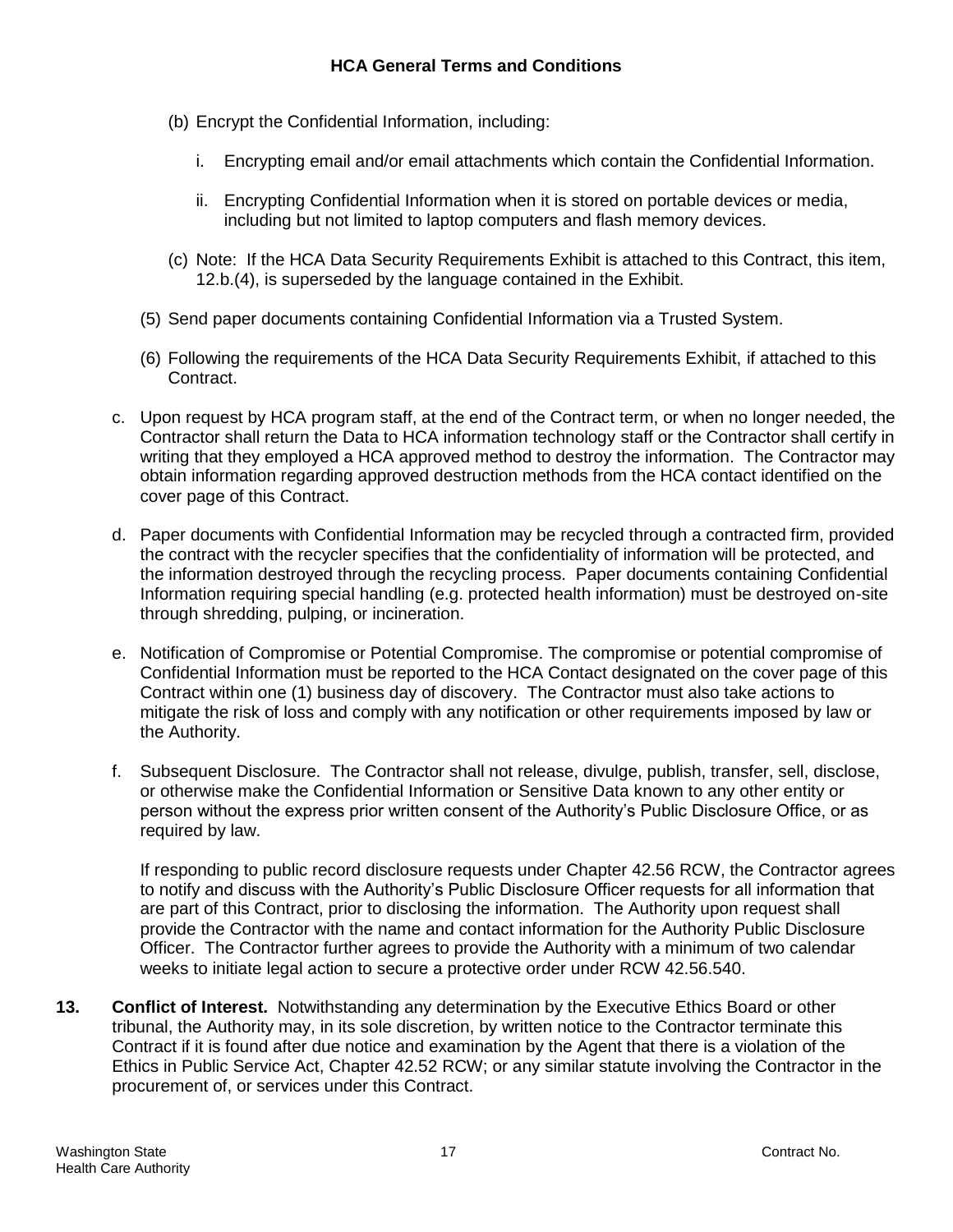In the event this Contract is terminated as provided above, the Authority shall be entitled to pursue the same remedies against the Contractor as it could pursue in the event of a breach of this Contract by the Contractor. The rights and remedies of the Authority provided for in this Section shall not be exclusive and are in addition to any other rights and remedies provided by the law. The existence of facts upon which the Agent makes any determination under this section shall be an issue and may be reviewed as provided in the "Disputes" Section of this Contract.

- **14. Conformance.** If any provision of this Contract violates any statute or rule of law of the State of Washington, it is considered modified to conform to that statute or rule of law.
- **15. Contractor Certification Regarding Ethics.** The Contractor certifies that the Contractor is now, and shall remain, in compliance with Chapter 42.52 RCW, Ethics in Public Service, throughout the term of this Contract.
- **16. Covenant against Contingent Fees.** The Contractor warrants that no person or selling agent has been employed or retained to solicit or secure this contract upon an agreement or understanding for a commission, percentage, brokerage or contingent fee, excepting bona fide employees or bona fide established agents maintained by the Contractor for the purpose of securing business. The Authority shall have the right, in the event of breach of this clause by the Contractor, to annul this Contract without liability or, in its discretion, to deduct from the contract price or consideration or recover by other means the full amount of such commission, percentage, brokerage or contingent fee.
- **17. Debarment Certification.** The Contractor, by signature to this Contract, certifies that the Contractor is not presently debarred, suspended, proposed for debarment, declared ineligible, or voluntarily excluded by any Federal department or agency from participating in transactions (Debarred). The Contractor also agrees to include the above requirement in any and all Subcontracts into which it enters. The Contractor shall immediately notify the HCA Contact designated on the cover page of this Contract if, during the term of this Contract, the Contractor becomes debarred. HCA may immediately terminate this Contract by providing Contractor written notice if Contractor becomes Debarred during the term of this Contract.
- **18. Force Majeure.** If the Contractor is prevented from performing any of its obligations hereunder in whole or in part as a result of a major epidemic, act of God, war, terrorist acts, civil disturbance, court order, or any other cause beyond its control, such nonperformance shall not be grounds for termination for default. Immediately upon the occurrence of any such event, the Contractor shall commence to use its best efforts to provide, directly or indirectly, alternate and, to the extent practicable, comparable performance. Nothing in this Section shall be construed to prevent HCA from terminating this Contract for reasons other than for default during the period of event set forth above, or for default, if such default occurred prior to such event.
- **19. Fraud and Abuse Requirements.** The Contractor shall report in writing all verified cases of fraud and abuse, including fraud and abuse by the Contractor's employees and/or subcontractors, within five (5) business days, to the HCA Contact designated on page one of this Contract. The report shall include the following information:
	- a. Subject(s) of complaint by name and either provider/subcontractor type or employee position;
	- b. Source of complaint by name and provider/subcontractor type or employee position;
	- c. Nature of compliant;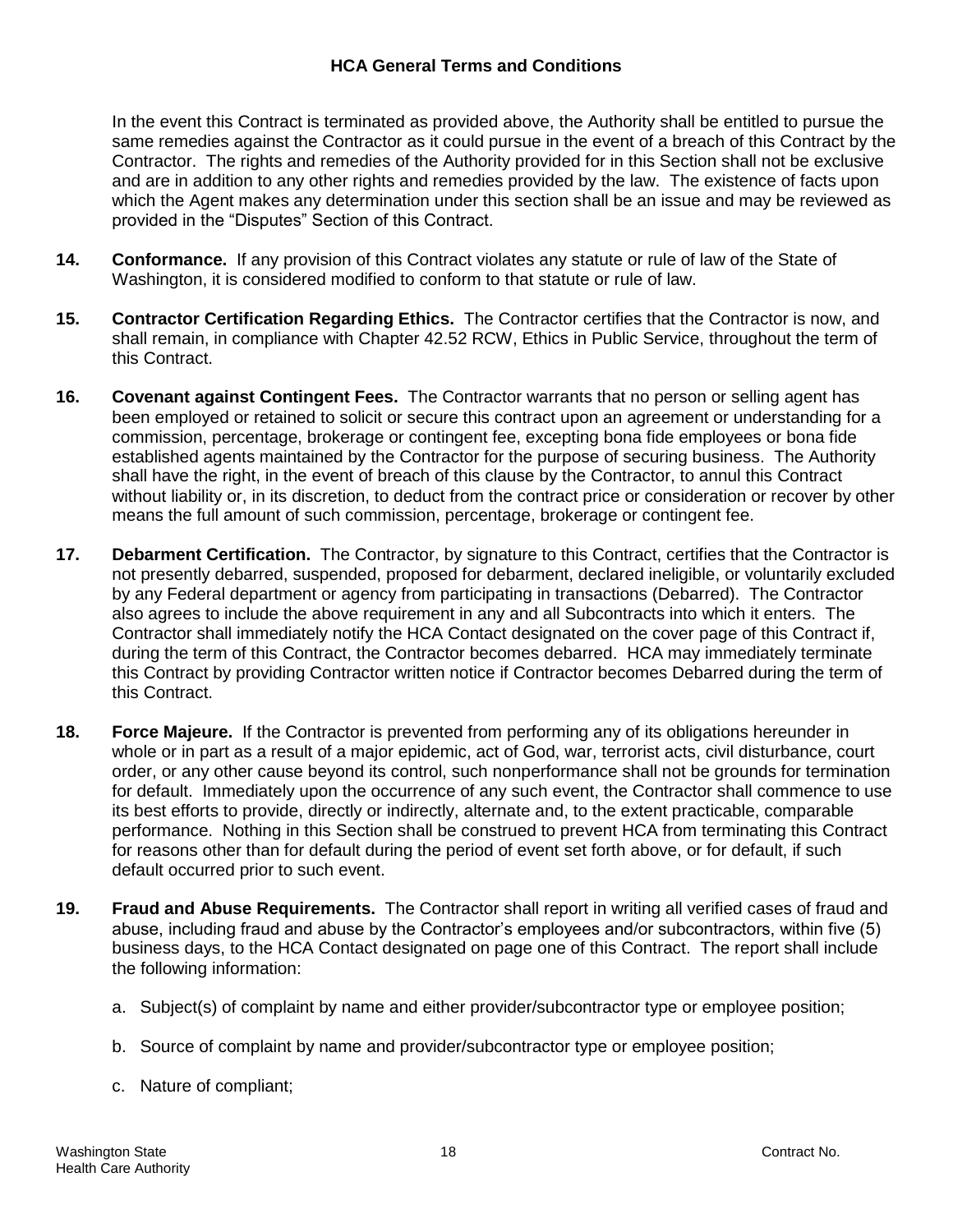- d. Estimate of the amount of funds involved; and
- e. Legal and administrative disposition of case.
- **20. Governing Law and Venue.** This Contract shall be construed and interpreted in accordance with the laws of the state of Washington and the venue of any action brought hereunder shall be in Superior Court for Thurston County.
- **21. Health and Safety**. Contractor shall perform any and all of its obligations under this Contract in a manner that does not compromise the health and safety of any HCA client with whom the Contractor has contact.

### **22. Hold Harmless and Indemnification.**

- a. The Contractor shall be responsible for and shall indemnify, defend, and hold HCA harmless from all claims, loss, liability, damages, or fines arising out of or relating to:
	- (1) The Contractor's or any Subcontractor's performance or failure to perform this Contract, or
	- (2) The acts or omissions of the Contractor or any Subcontractor.
- b. The Contractor waives its immunity under Title 51 RCW to the extent it is required to indemnify, defend, and hold harmless the State and its agencies, officials, agents, or employees.
- c. Nothing in this Section shall be construed as a modification or limitation on the Contractor's obligation to procure insurance in accordance with this Contract or the scope of said insurance.
- **23. Independent Contractor.** The parties intend that an independent contractor relationship will be created by this Contract. The Contractor and his or her employees or agents performing under this Contract are not employees or agents of the Authority. The Contractor, his or her employees, or agents performing under this Contract will not hold himself/herself out as, nor claim to be, an officer or employee of the Authority by reason hereof, nor will the Contractor, his or her employees, or agent make any claim of right, privilege or benefit that would accrue to such officer or employee.

All payments accrued on account of payroll taxes, unemployment contributions, and other taxes, insurance or other expenses for the Contractor or its staff shall be the sole responsibility of the Contractor.

**24. Industrial Insurance Coverage.** The Contractor shall comply with the provisions of Title 51 RCW, Industrial Insurance. If the Contractor fails to provide industrial insurance coverage or fails to pay premiums or penalties on behalf of its employees, as may be required by law, HCA may collect from the Contractor the full amount payable to the Industrial Insurance accident fund. HCA may deduct the amount owed by the Contractor to the accident fund from the amount payable to the Contractor by HCA under this Contract, and transmit the deducted amount to the Department of Labor and Industries, (L&I) Division of Insurance Services. This provision does not waive any of L&I's rights to collect from the Contractor.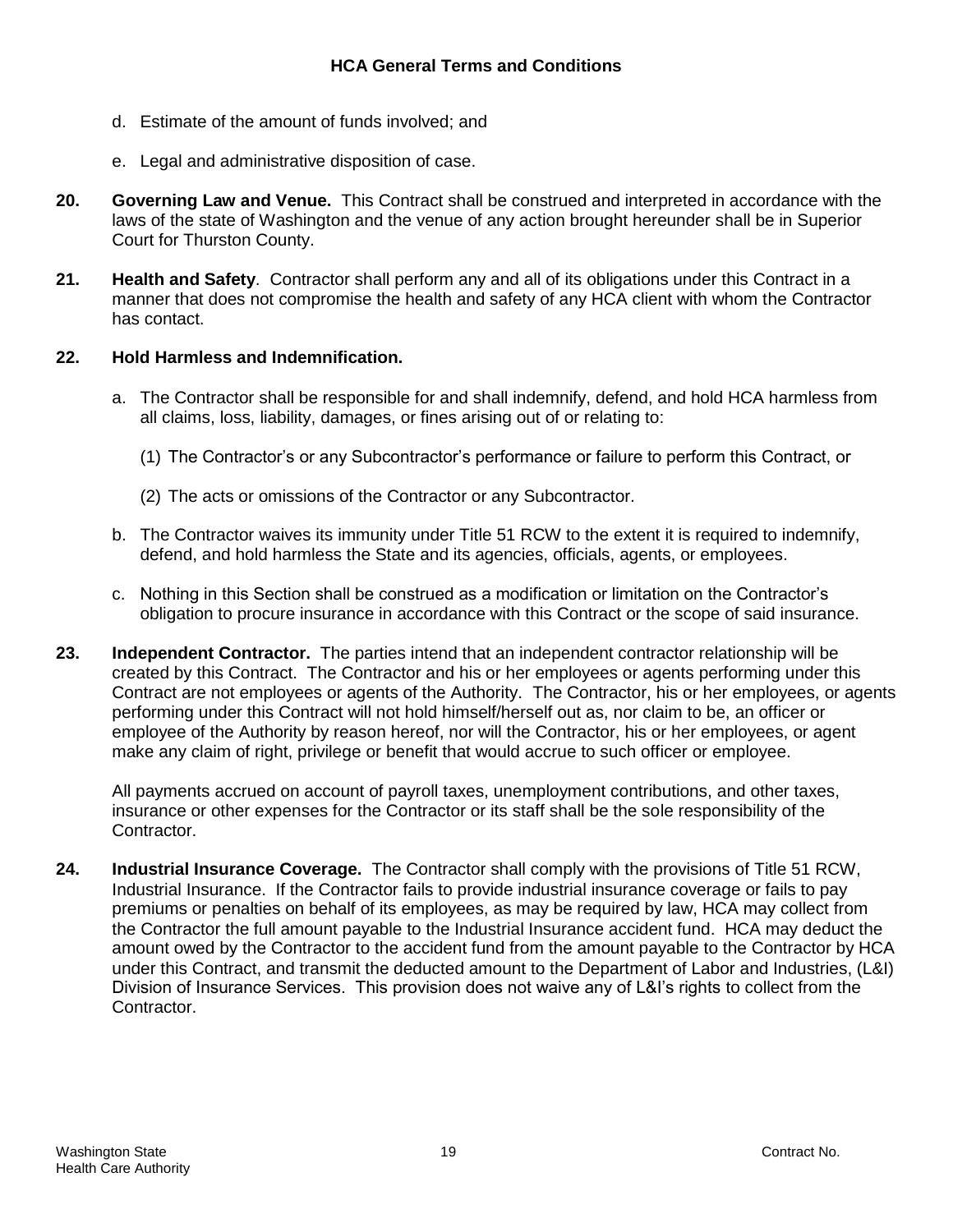- **25. Inspection.** The Contractor shall, at no cost, provide HCA and the Office of the State Auditor with reasonable access to Contractor's place of business, Contractor's records, and HCA client records, wherever located. These inspection rights are intended to allow HCA and the Office of the State Auditor to monitor, audit, and evaluate the Contractor's performance and compliance with applicable laws, regulations, and these Contract terms. These inspection rights shall survive for six (6) years following this Contract's termination or expiration.
- **26. Limitation of Authority.** Only the Agent or Agent's delegate by writing (delegation to be made prior to action) shall have the express, implied, or apparent authority to alter, amend, modify, or waive any clause or condition of this Contract. Furthermore, any alteration, amendment, modification, or waiver of any Section or condition of this Contract is not effective or binding unless made in writing and signed by the Agent or Agent's delegate.
- **27. Maintenance of Records.** The Contractor shall maintain records relating to this Contract and the performance of the services described herein. The records include, but are not limited to, accounting procedures and practices, which sufficiently and properly reflect all direct and indirect costs of any nature expended in the performance of this Contract. All records and other material relevant to this Contract shall be retained for six (6) years after expiration or termination of this Contract.

Without agreeing that litigation or claims are legally authorized, if any litigation, claim, or audit is started before the expiration of the six (6) year period, the records shall be retained until all litigation, claims, or audit findings involving the records have been resolved.

- **28. Notice of Overpayment.** If the Contractor receives a vendor overpayment notice or a letter communicating the existence of an overpayment from the Washington State Department of Social and Health Services, Office of Financial Recovery (OFR), the Contractor may protest the overpayment determination by requesting an adjudicative proceeding. The Contractor's request for an adjudicative proceeding must:
	- a. Be received by the OFR at Post Office Box 9501, Olympia, Washington 98507-9501, within twentyeight (28) calendar days of service of the notice;
	- b. Be sent by certified mail (return receipt) or other manner that proves OFR received the request;
	- c. Include a statement as to why the Contractor thinks the notice is incorrect; and
	- d. Include a copy of the overpayment notice.

Timely and complete requests will be scheduled for a formal hearing by the Washington State Office of Administrative Hearings. The Contractor may be offered a pre-hearing or alternative dispute resolution conference in an attempt to resolve the overpayment dispute prior to the hearing.

Failure to provide OFR with a written request for a hearing within twenty-eight (28) days of service of a vendor overpayment notice or other overpayment letter will result in an overpayment debt against the Contractor. HCA may charge the Contractor interest and any costs associated with the collection of this overpayment. HCA may collect an overpayment debt through lien, foreclosure, seizure and sale of the Contractor's real or personal property; order to withhold and deliver; or any other collection action available to HCA to satisfy the overpayment debt.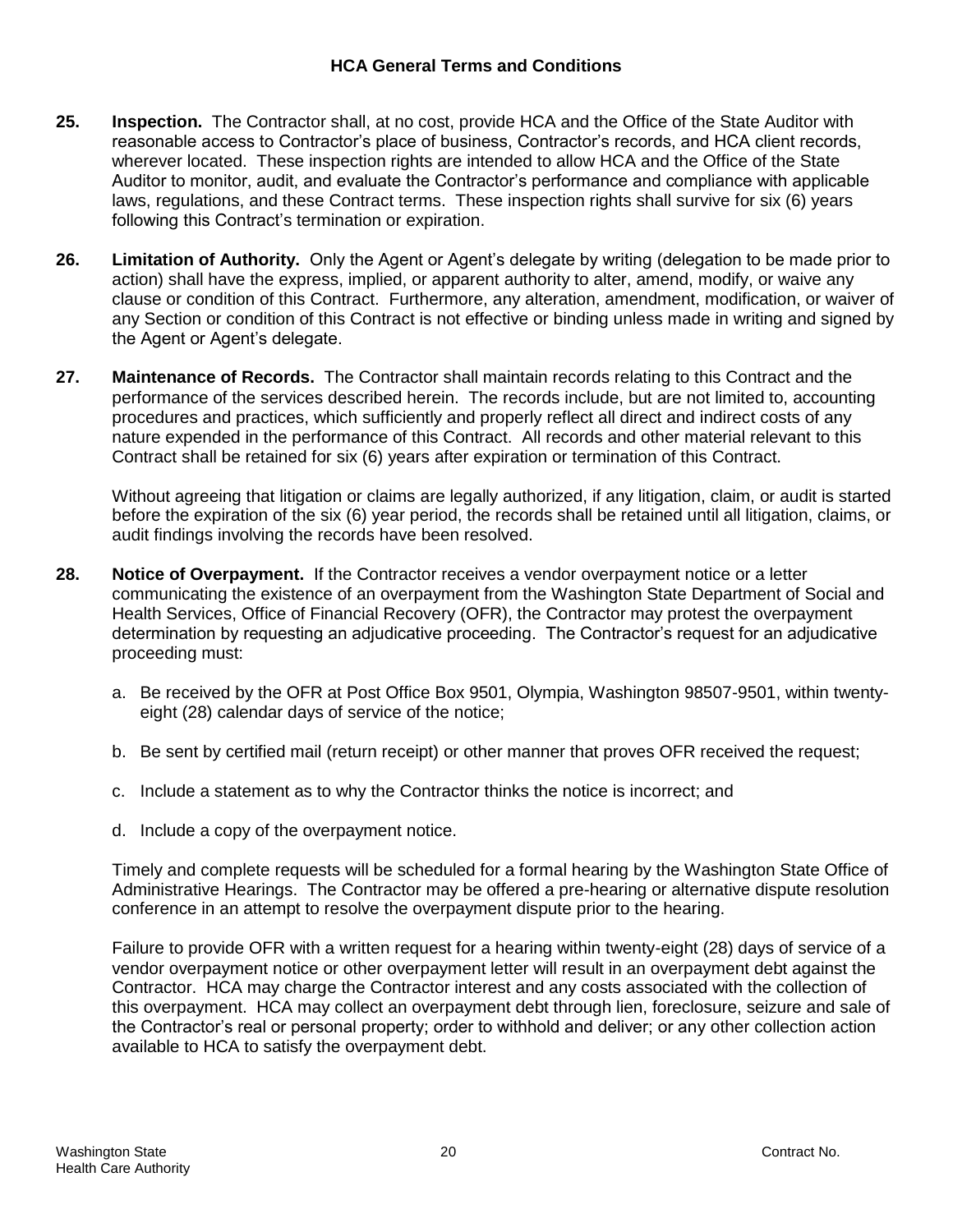### **HCA General Terms and Conditions**

**29. Order of Precedence.** In the event of any inconsistency or conflict between the General Terms and Conditions and the Special Terms and Conditions of this Contract, the inconsistency or conflict shall be resolved by giving precedence to the Special Terms and Conditions. Terms or conditions that are more restrictive, specific, or particular than those contained in the General Terms and Conditions shall not be construed as being inconsistent or in conflict.

## **30. Ownership of Material.**

Unless otherwise provided, all Materials produced under this Contract shall be considered "works for hire" as defined by the U.S. Copyright Act and shall be owned by the Authority. The Authority shall be considered the author of such Materials. In the event the Materials are not considered "works for hire" under the U.S. Copyright laws, Contractor hereby irrevocably assigns all right, title, and interest in Materials, including all intellectual property rights, to the Authority effective from the moment of creation of such Materials.

Materials means all items in any format and includes, but is not limited to, data, reports, documents, pamphlets, advertisements, books, magazines, surveys, studies, computer programs, films, tapes, and/or sound reproductions. Ownership includes the right to copyright, patent, register and the ability to transfer these rights.

The Contractor shall exert all reasonable effort to advise the Authority, at the time of delivery of Materials furnished under this Contract, of all known or potential invasions of privacy contained therein and of any portion of such document which was not produced in the performance of this Contract. The Authority shall receive prompt written notice of each notice or claim of copyright infringement received by the Contractor with respect to any data delivered under this Contract. The Authority shall have the right to modify or remove any restrictive markings placed upon the data by the Contractor.

- **31. Publicity.** The Contractor agrees to submit to the Authority all advertising and publicity matters relating to this Contract wherein the Authority's name is mentioned or language used from which the connection of the Authority's name may, in the Authority's judgment, be inferred or implied. The Contractor agrees not to publish or use such advertising and publicity maters without the prior written consent of the Authority.
- **32. Registration with State of Washington.** The Contractor shall be responsible for registering with Washington State agencies, including but not limited to, the Washington State Department of Revenue, the Washington Secretary of State's Corporations Division, and the Washington State Office of Financial Management, Division of Information Services' Statewide Vendors program.
- **33. Savings.** In the event funding from State, federal, or other sources is withdrawn, reduced, or limited in any way after the effective date of this Contract and prior to its completion or termination, the Authority may terminate this Contract under the "Termination Due to Change in Funding" Section, without the ten (10) day notice requirement, subject to renegotiation at the Authority's discretion under those new funding limitations and conditions.
- **34. Severability.** If any term or condition of this Contract is held invalid by any court, the remainder of this Contract remains valid and in full force and effect.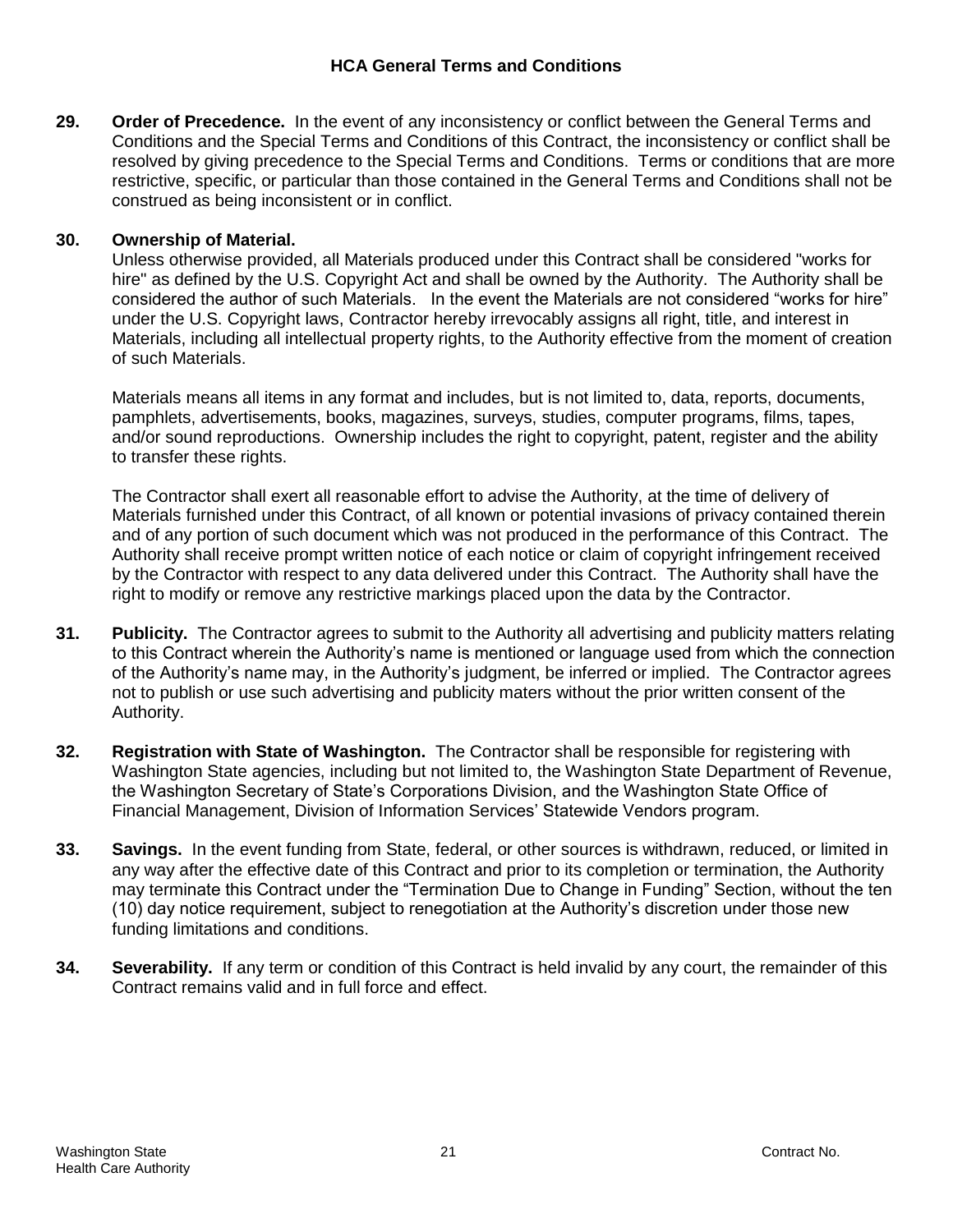- **35. Site Security.** While on the Authority's premises, the Contractor, its agents, employees, or subcontractors shall conform in all respects with physical, fire or other security policies or regulations. Failure to comply with these regulations and/or policies may be grounds for revoking or suspending security access to these facilities. The Authority reserves the right and authority to immediately revoke security access or the Contractor's agents, employees, and/or subcontractors for any real or threatened breach of this provision. Upon reassignment or termination of any Contractor staff, the Contractor agrees to promptly notify the HCA Contract Services.
- **36. Survivability.** The terms and conditions contained in this Contract which, by their sense and context, are intended to survive the expiration or termination of the particular agreement shall survive. Surviving terms include, but are not limited to: Billing Limitations; Confidentiality, Disputes; Indemnification and Hold Harmless, Inspection, Maintenance of Records, Notice of Overpayment, Ownership of Material, Termination for Default, Termination Procedure, and Treatment of Property.
- **37. Subcontracting.** Neither the Contractor nor any Subcontractor shall enter into subcontracts for any of the work contemplated under this contract without obtaining prior written approval of the Authority. In no event shall the existence of the subcontract operate to release or reduce the liability of the contractor to the Authority for any breach in the performance of the contractor's duties. This clause does not include contracts of employment between the contractor and personnel assigned to work under this contract.

Additionally, the Contractor is responsible for ensuring that all terms, conditions, assurances and certifications set forth in this Contract are carried forward to any subcontracts. Contractor and its subcontractors agree not to release, divulge, publish, transfer, sell or otherwise make known to unauthorized persons personal information without the express written consent of the Authority or as provided by law.

If at any time during the progress of the work, the Authority determines in its sole judgment that any subcontractor is incompetent or undesirable, the Authority shall notify the Contractor, and the Contractor shall take immediate steps to terminate the subcontractor's involvement in the work.

The rejection or approval by the Authority of any subcontractor or the termination of a subcontractor shall not relieve the Contractor of any of its responsibilities under this Contract, nor be the basis for additional charges to the Authority.

The Authority has no contractual obligations to any subcontractor or vendor under contract to the Contractor. The Contractor is fully responsible for all contractual obligations, financial or otherwise, to their subcontractors.

# **38. Sub-recipients**.

- a. General. If the Contractor is a sub-recipient of federal awards as defined by Office of Management and Budget (OMB) Circular A-133 and this Contract, the Contractor shall:
	- (1) Maintain records that identify, in its accounts, all federal awards received and expended and the federal programs under which they were received, by Catalog of Federal Domestic Assistance (CFDA) title and number, award number and year, name of the federal agency, and name of the pass-through entity;
	- (2) Maintain internal controls that provide reasonable assurance that the Contractor is managing federal awards in compliance with laws, regulations, and provisions of contracts or grant agreements that could have a material effect on each of its federal programs;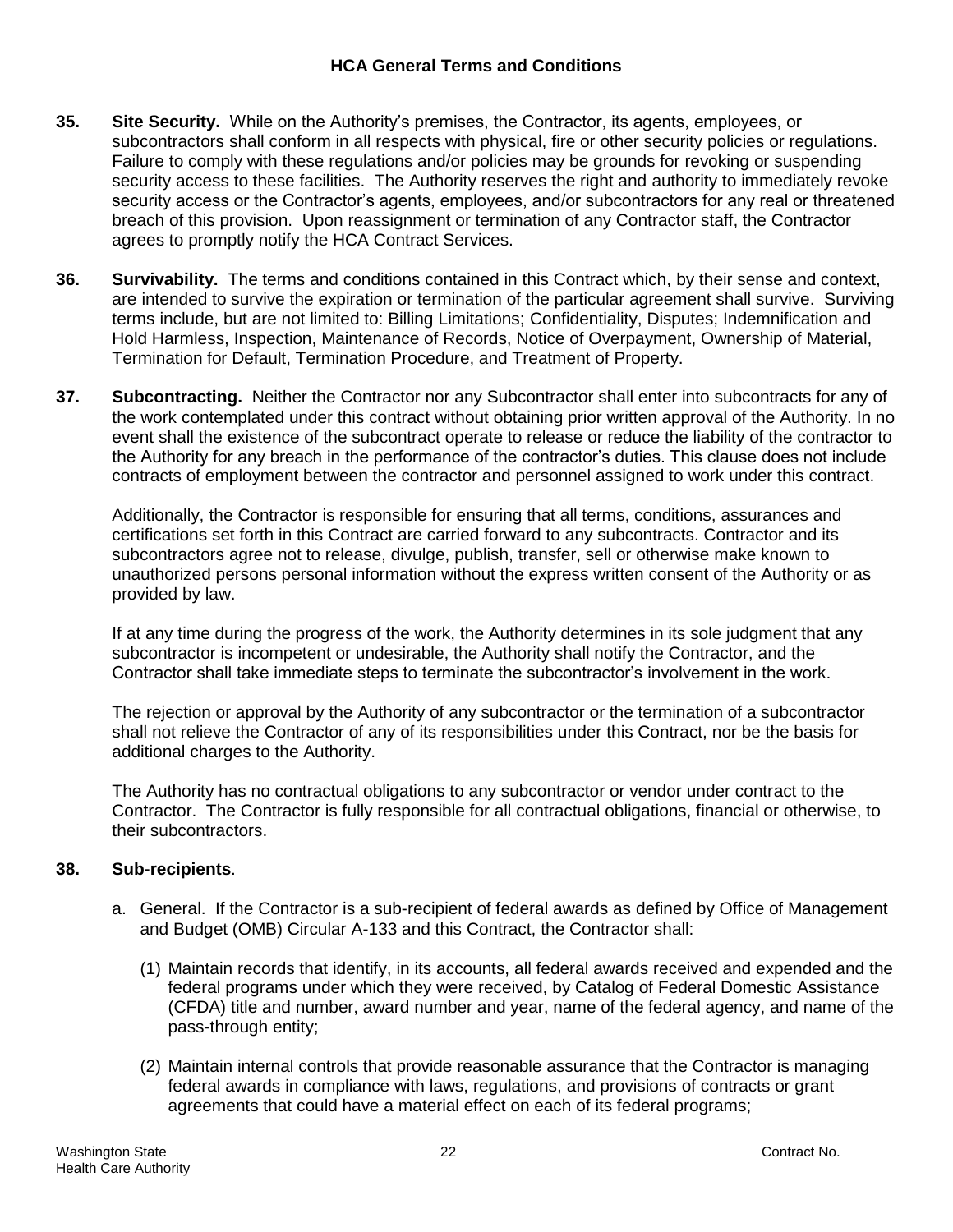- (3) Prepare appropriate financial statements, including a schedule of expenditures of federal awards;
- (4) Incorporate OMB Circular A-133 audit requirements into all agreements between the Contractor and its Subcontractors who are sub-recipients;
- (5) Comply with any future amendments to OMB Circular A-133 and any successor or replacement Circular or regulation;
- (6) Comply with the applicable requirements of OMB Circular A-87 and any future amendments to OMB Circular A-87, and any successor or replacement Circular or regulation; and
- (7) Comply with the Omnibus Crime Control and Safe streets Act of 1968, Title VI of the Civil Rights Act of 1964, Section 504 of the Rehabilitation Act of 1973, Title II of the Americans with Disabilities Act of 1990, Title IX of the Education Amendments of 1972, The Age Discrimination Act of 1975, and The Department of Justice Non-Discrimination Regulations, 28 C.F.R. Part 42, Subparts C.D.E. and G, and 28 C.F.R. Part 35 and 39. (Go to <https://www.ojp.gov/about/offices/office-civil-rights-ocr> for additional information and access to the aforementioned Federal laws and regulations.)
- b. Single Audit Act Compliance. If the Contractor is a sub-recipient and expends \$500,000 or more in federal awards from any and/or all sources in any fiscal year, the Contractor shall procure and pay for a single audit or a program-specific audit for that fiscal year. Upon completion of each audit, the Contractor shall:
	- (1) Submit to the Authority contact person the data collection form and reporting package specified in OMB Circular A-133, reports required by the program-specific audit guide (if applicable), and a copy of any management letters issued by the auditor;
	- (2) Follow-up and develop corrective action for all audit findings; in accordance with OMB Circular A-133, prepare a "Summary Schedule of Prior Audit Findings."
- c. Overpayments. If it is determined by the Authority, or during the course of a required audit, that the Contractor has been paid unallowable costs under this or any Program Agreement, the Authority may require the Contractor to reimburse the Authority in accordance with OMB Circular A-87.
- **39. System Security.** Unless otherwise provided, the Contractor agrees not to attach any Contractorsupplied computers, peripherals or software to the Authority Network without prior written authorization from Authority's Security Administrator. Contractor-supplied computer equipment, including both hardware and software, must be reviewed by the Authority Security Administrator prior to being connected to any Authority network connection and that it must have up-to-date anti-virus software and personal firewall software installed and activated on it.

Unauthorized access to Authority networks and systems is a violation of Authority Policy 06-03, or successor, and constitutes computer trespass in the first degree pursuant to RCW 9A.52.110. Violation of any of these laws or policies could result in termination of this Contract and other penalties.

**40. Termination for Convenience.** Except as otherwise provided in this Contract, the Agent, or designee, may, by giving ten (10) calendar days written notice, beginning on the second day after the mailing, terminate this Contract in whole or in part when it is in the best interest of the Authority. If this Contract is so terminated, the Authority shall be liable only for payment in accordance with the terms of this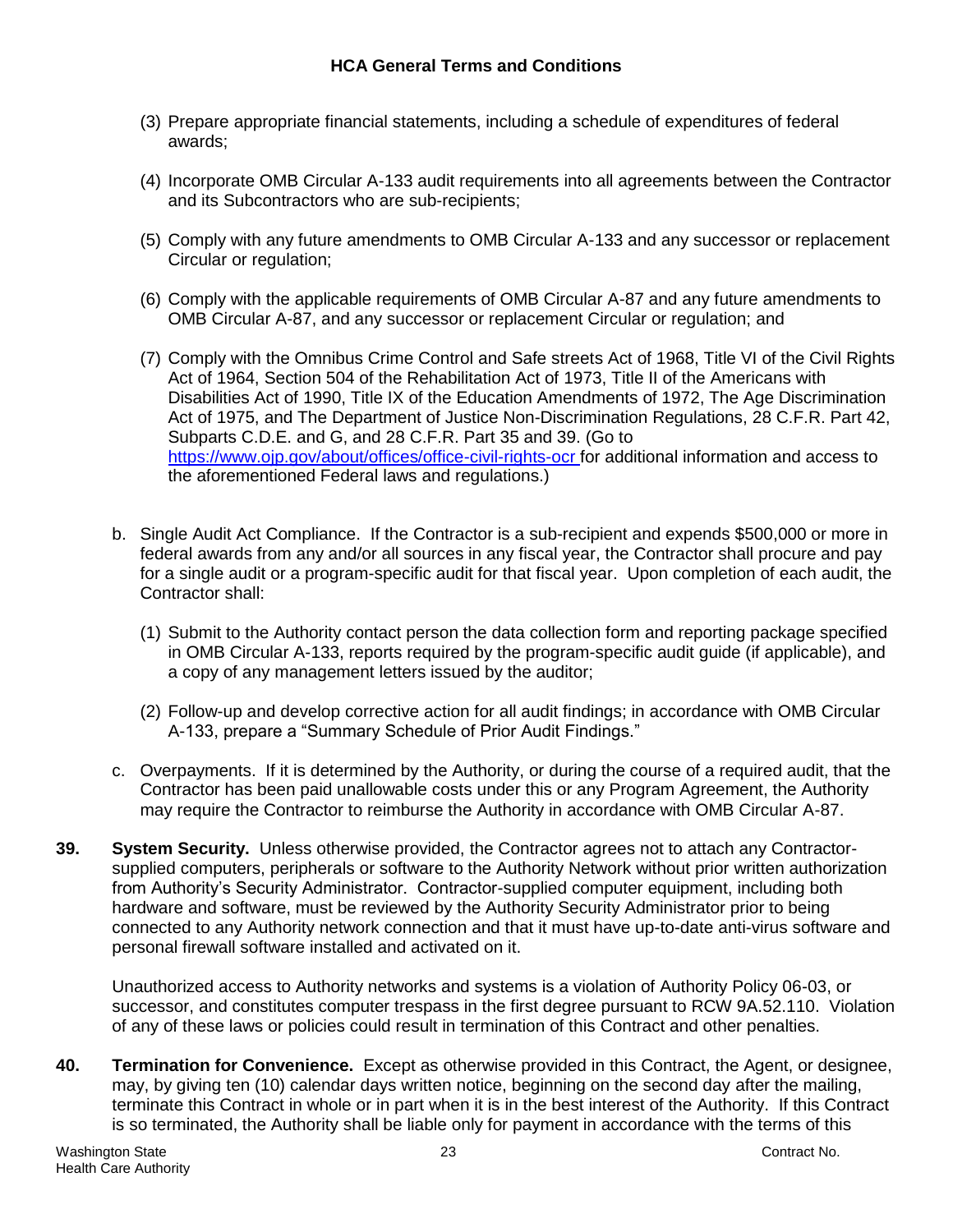# **HCA General Terms and Conditions**

Contract for services rendered prior to the effective date of termination.

**41. Termination for Default.** In the event the Authority determines the Contractor has failed to comply with the terms and conditions of this Contract, the Authority has the right to suspend or terminate this Contract. The Authority shall notify the Contractor in writing of the need to take corrective action. If corrective action is not taken within ten (10) business days, this Contract may be terminated. The Authority reserves the right to suspend all or part of this Contract, withhold further payments, or prohibit the Contractor from incurring additional obligations of funds during investigation of the alleged compliance breach and pending corrective action by the Contractor or a decision by the Authority to terminate this Contract.

In the event of termination, the Contractor shall be liable for damages as authorized by law including, but not limited to, any cost difference between the original contract and the replacement or cover contract and all administrative costs directly related to the replacement contract, e.g., cost of the competitive bidding, mailing, advertising, and staff time. The termination shall be deemed a "Termination for Convenience" if it is determined that the Contractor:

- a. Was not in default, or
- b. Failure to perform was outside of his or her control, fault or negligence.
- **42. Termination Due to Change in Funding.** If the funds HCA relied upon to establish this Contract are withdrawn, reduced or limited, or if additional or modified conditions are placed on such funding, HCA may immediately terminate or unilaterally amend this Contract by providing written notice to the Contractor. The termination shall be effective on the date specified in the termination notice.
- **43. Termination or Expiration Procedures.** The following terms and conditions apply upon Contract termination or expiration:
	- a. The Authority, in addition to any other rights provided in this Contract, may require the Contractor to deliver to the Authority any property specifically produced or acquired for the performance of such part of this contract as has been terminated.
	- b. The Authority shall pay to the Contractor the agreed upon price, if separately stated, for completed work and service accepted by the Authority's program staff and the amount agreed upon by the Contractor and the Authority for:
		- (1) Completed work and services for which no separate price is stated;
		- (2) Partially completed work and services;
		- (3) Other property or services which are accepted by the Authority's program staff; and
		- (4) The protection and preservation of property, unless the termination is for default, in which case the Agent or designee shall determine the extent of the liability. Failure to agree with such determination shall be a dispute within the meaning of the "Disputes" Section of this contract. The Authority may withhold from any amounts due the Contractor such sum as the Agent or designee determines to be necessary to protect the Authority against potential loss or liability.
	- c. The rights and remedies of the Authority provided in this section shall not be exclusive and are in addition to any other rights and remedies provided by law or under this Contract.